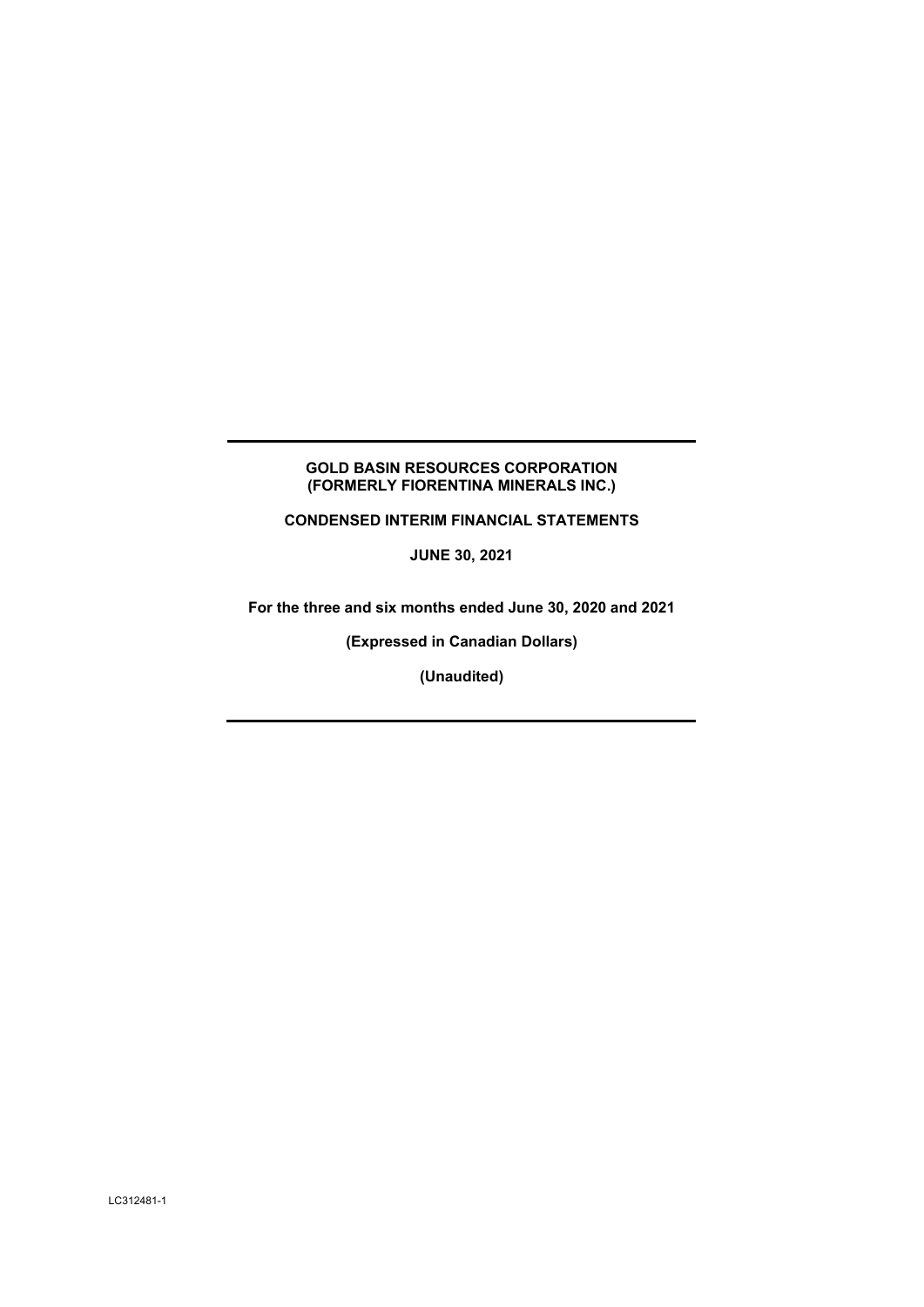# **NOTICE OF NO AUDITOR REVIEW OF INTERIM FINANCIAL STATEMENTS**

Under National Instrument 51-102, Part 4, subsection 4.3(3)(a), if an auditor has not performed a review of the condensed interim financial statements, they must be accompanied by a notice indicating that the condensed interim financial statements have not been reviewed by an auditor.

The accompanying unaudited condensed interim financial statements of the Company have been prepared by and are the responsibility of the Company's management. The unaudited condensed interim financial statements have been prepared using accounting policies in compliance with International Financial Reporting Standards for the preparation of unaudited condensed interim financial statements and are in accordance with International Accounting Standard 34 - Interim Financial Reporting.

The Company's independent auditor has not performed a review of these unaudited condensed interim financial statements in accordance with standards established by the Chartered Professional Accountants of Canada for a review of interim financial statements by an entity's auditor.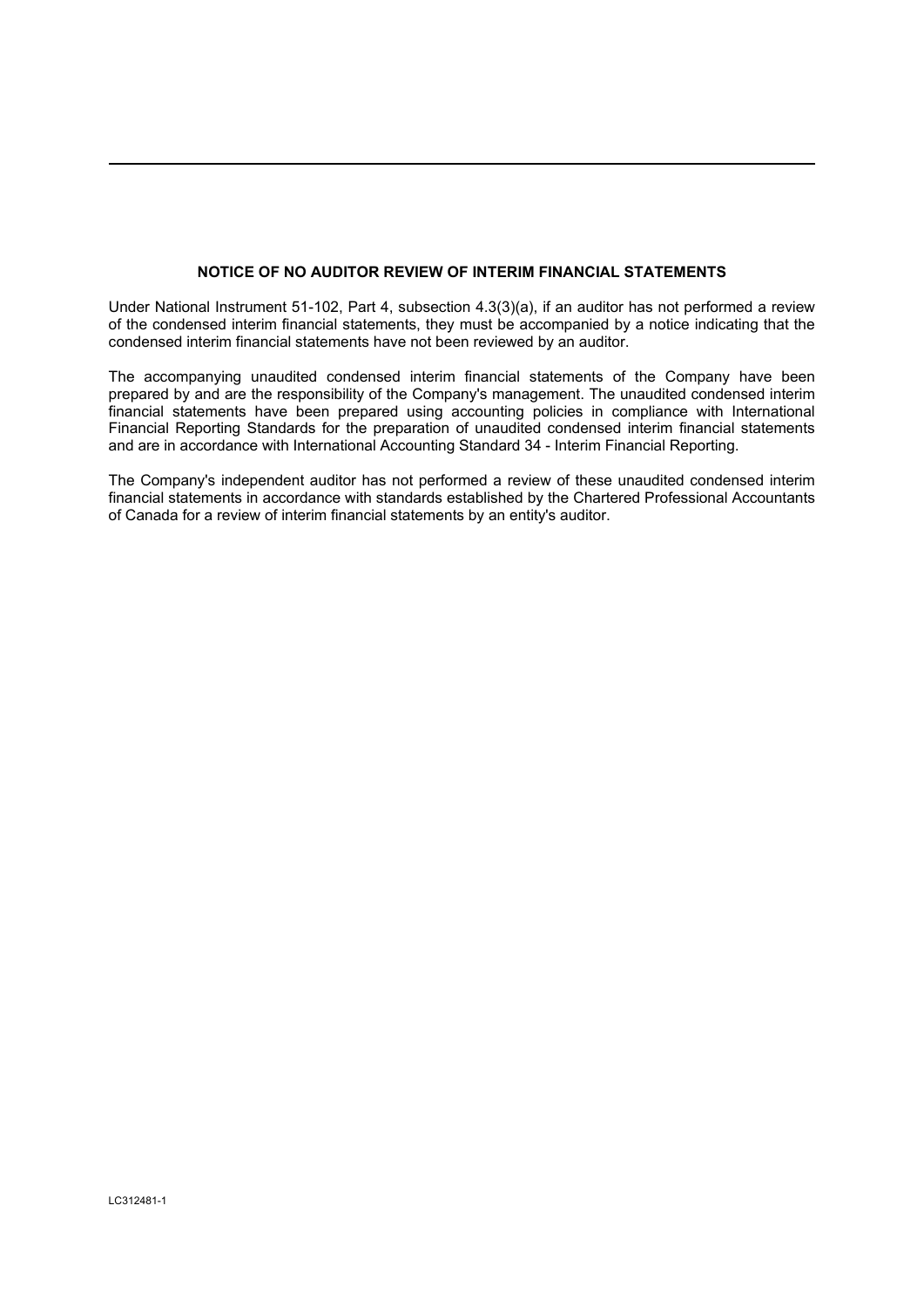# **GOLD BASIN RESOURCES CORPORATION (FOMERLY FIORENTINA MINERALS INC.) CONDENSED INTERIM STATEMENTS OF FINANCIAL POSITION AT JUNE 30,2021 AND DECEMBER 31, 2020**

(Expressed in Canadian dollars) (Unaudited)

|                                                                                                                | <b>Note</b>                      | <b>June 30,</b><br>2021                             | December 31,<br>2020                              |
|----------------------------------------------------------------------------------------------------------------|----------------------------------|-----------------------------------------------------|---------------------------------------------------|
| <b>ASSETS</b>                                                                                                  |                                  | \$                                                  | \$                                                |
| <b>CURRENT</b>                                                                                                 |                                  |                                                     |                                                   |
| Cash<br>Amounts receivable<br>Prepaid expense                                                                  |                                  | 285,206<br>69,001<br>2,706                          | 2,208,496<br>34,271<br>110,732                    |
|                                                                                                                |                                  | 356,913                                             | 2,353,499                                         |
| <b>EXPLORATION AND EVALUATION ASSETS</b><br><b>EQUIPMENT</b><br>RIGHT-OF-USE ASSET                             | 6<br>11<br>12                    | 14,629,438<br>7,023<br>19,334                       | 13,359,787<br>7,772<br>25,470                     |
| <b>TOTAL ASSETS</b>                                                                                            |                                  | 15,102,708                                          | 15,746,528                                        |
| <b>LIABILITIES</b><br><b>CURRENT</b>                                                                           |                                  |                                                     |                                                   |
| Accounts payable and accrued liabilities<br>Lease liability                                                    | 12                               | 126,031<br>12,743                                   | 393,311<br>7,490                                  |
|                                                                                                                |                                  | 138,774                                             | 400,801                                           |
| <b>LEASE LIABILITY</b>                                                                                         | 12                               | 5,907                                               | 13,227                                            |
| <b>TOTAL LIABILITIES</b>                                                                                       |                                  | 144,681                                             | 414,028                                           |
| <b>SHAREHOLDERS' EQUITY</b>                                                                                    |                                  |                                                     |                                                   |
| <b>SHARE CAPITAL</b><br><b>CONTRIBUTED SURPLUS</b><br>ACCUMULATED OTHER COMPREHENSIVE INCOME<br><b>DEFICIT</b> | $\overline{7}$<br>$\overline{7}$ | 16,548,046<br>2,466,183<br>(55, 261)<br>(4,090,941) | 16,548,046<br>2,193,417<br>6,230<br>(3, 415, 193) |
| TOTAL SHAREHOLDERS' EQUITY                                                                                     |                                  | 14,868,027                                          | 15,332,500                                        |
| TOTAL LIABILITIES AND SHAREHOLDERS' EQUITY                                                                     |                                  | 15,012,708                                          | 15,746,528                                        |
|                                                                                                                |                                  |                                                     |                                                   |

NATURE OF BUSINESS AND CONTINUING OPERATIONS (Note 1) SUBSEQUENT EVENTS (Note 14)

Approved and authorized for issue on behalf of the Board on August 30, 2021

*"Michael Povey"* Director *"Charles Straw"* Director

The accompanying notes are an integral part of these condensed interim financial statements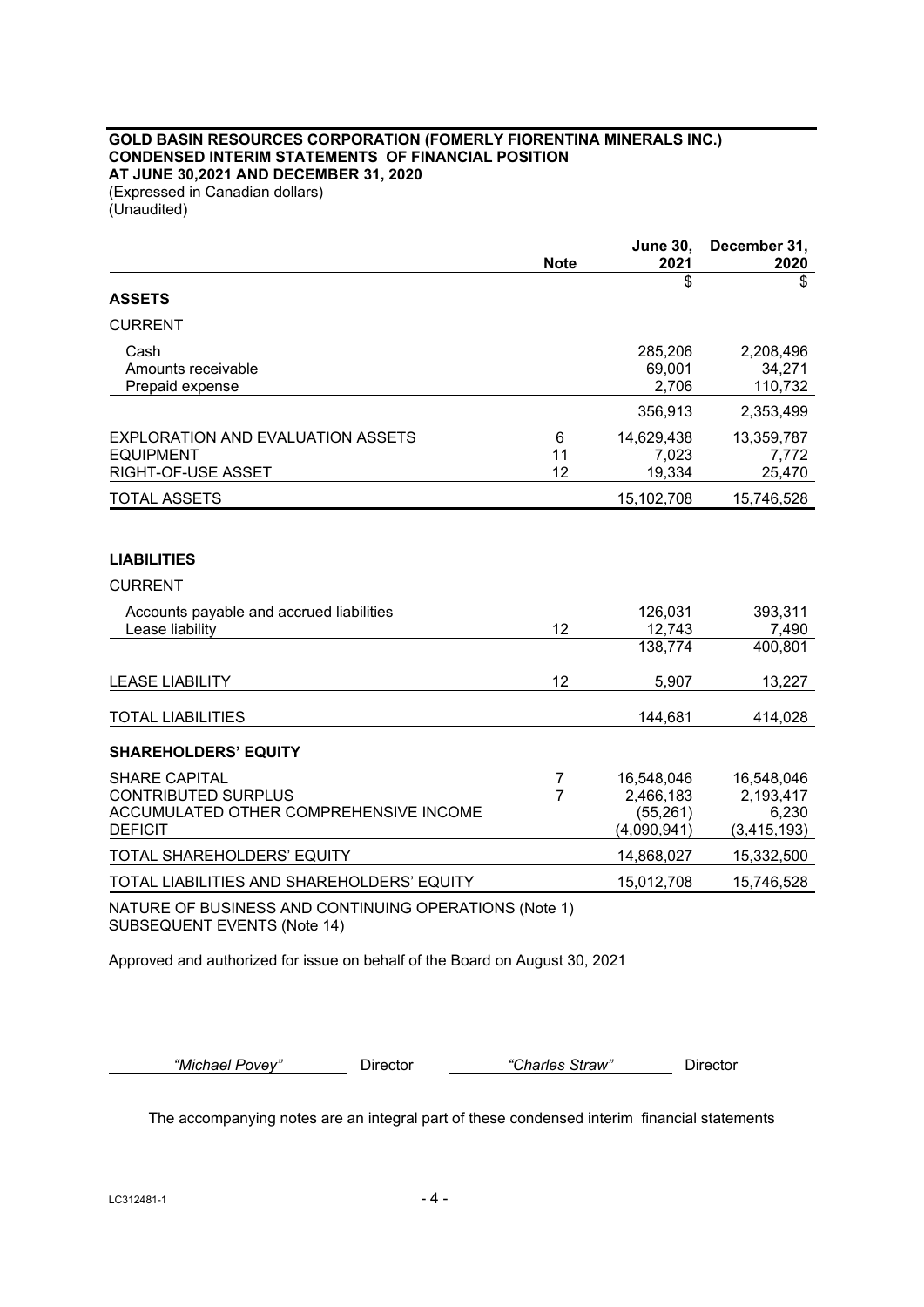# **GOLD BASIN RESOURCES CORPORATION (FOMERLY FIORENTINA MINERALS INC.) CONDENSED INTERIM STATEMENTS OF LOSS AND COMPREHENSIVE LOSS**

(Expressed in Canadian dollars) (Unaudited)

|                                                         | <b>Note</b> | 3 Months<br>2021 | 3 Months<br>ended June 30, ended June 30, ended June 30, ended June 30,<br>2020 | <b>6 Months</b><br>2021 | <b>6 Months</b><br>2020 |
|---------------------------------------------------------|-------------|------------------|---------------------------------------------------------------------------------|-------------------------|-------------------------|
|                                                         |             | \$               | \$                                                                              | \$                      | \$                      |
| <b>EXPENSES</b>                                         |             |                  |                                                                                 |                         |                         |
| Advertising and promotion<br>Amortization; right-of-use |             | 21,821           |                                                                                 | 44,836                  |                         |
| asset                                                   | 12          | 5,668            |                                                                                 | 6,462                   |                         |
| Consulting                                              |             | 18,697           |                                                                                 | 51,526                  |                         |
| Depreciation                                            |             | 766              |                                                                                 | 766                     |                         |
| Exploration                                             |             |                  | 10,794                                                                          |                         | 10,794                  |
| <b>Filing fees</b>                                      |             | 2,250            | 1,699                                                                           | 4,500                   | 2,523                   |
| Foreign exchange                                        |             | 1,152            |                                                                                 | 346                     |                         |
| Insurance                                               |             |                  |                                                                                 |                         |                         |
| Interest and accretion                                  | 12          | (1,939)          |                                                                                 | 1,522                   |                         |
| Listing fees                                            |             | 16,504           | 4,993                                                                           | 51,073                  | 7,143                   |
| Management fees                                         | 8           | 25,109           | 9,000                                                                           | 126,943                 | 22,000                  |
| Office and administrative                               |             | 5,070            | 3,956                                                                           | 27,387                  | 8,268                   |
| Professional fees                                       | 8           | 182,714          | 24,325                                                                          | 263,248                 | 29,866                  |
| Rent                                                    | 8           |                  | 2,250                                                                           |                         | 4,500                   |
| Share-based payments                                    | 7,8         | 93,736           |                                                                                 | 93,736                  |                         |
| Travel                                                  |             | 1,373            |                                                                                 | 3,375                   |                         |
| Total expenses                                          |             | 372,921          | 57,017                                                                          | 675,748                 | 85,094                  |
| <b>OTHER ITEM</b>                                       |             |                  |                                                                                 |                         |                         |
| <b>NET LOSS</b>                                         |             | 372,921          | 57,017                                                                          | 675,748                 | 85,094                  |
|                                                         |             |                  |                                                                                 |                         |                         |
| <b>OTHER ITEM</b><br>Foreign currency translation       |             |                  |                                                                                 |                         |                         |
| <b>TOTAL COMPREHENSIVE</b><br>LOSS                      |             | 372,921          | 57,017                                                                          | 675,748                 | 85,094                  |
| LOSS PER SHARE - Basic and<br>diluted                   |             | (0.01)<br>\$     | \$ (0.01)                                                                       | \$<br>(0.01)            | \$ (0.01)               |
| <b>WEIGHTED AVERAGE</b><br><b>NUMBER OF SHARES</b>      |             | 70,973,428       | 13,298,001                                                                      | 70,973,428              | 13,298,001              |

The accompanying notes are an integral part of these condensed interim financial statements.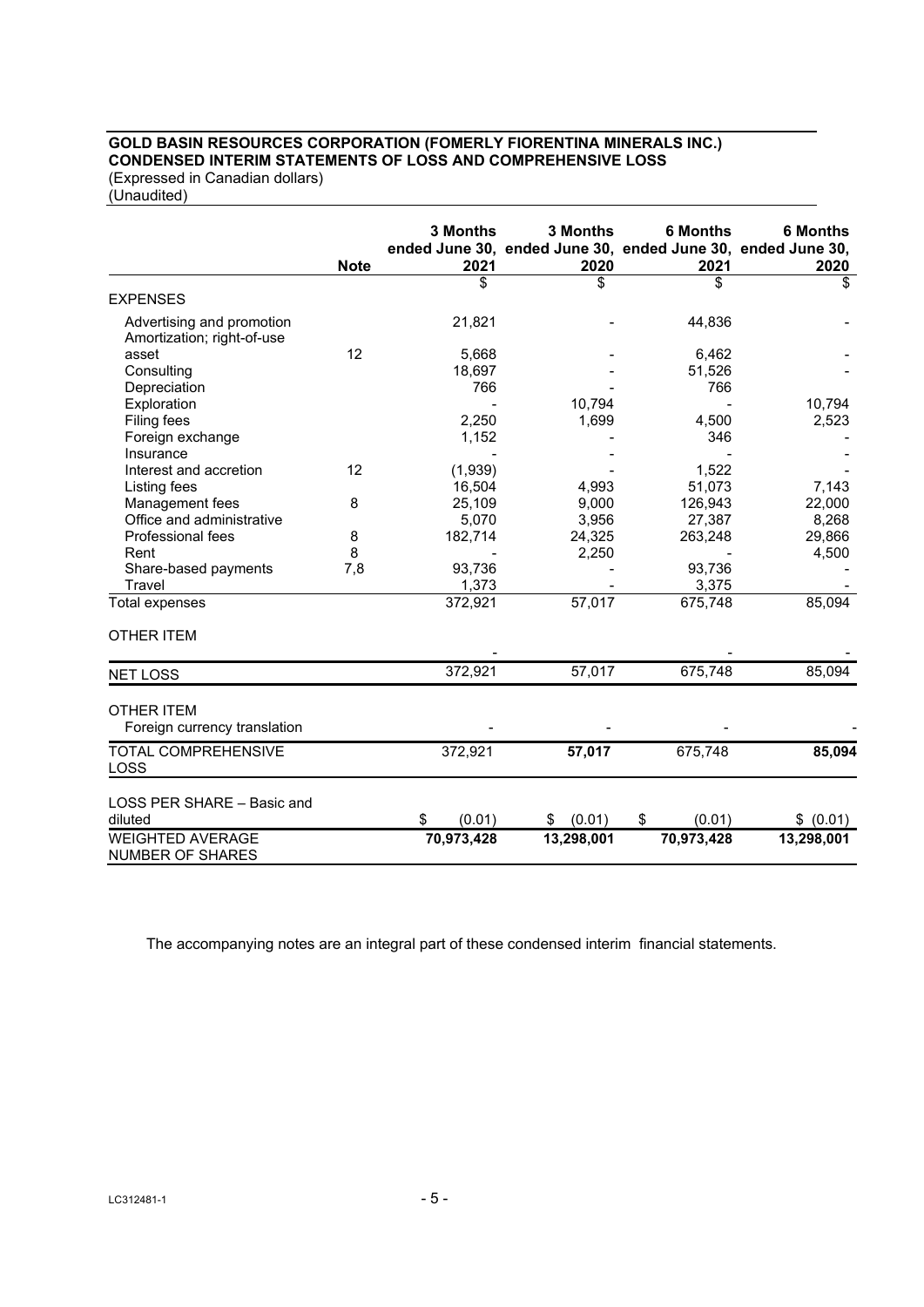# **GOLD BASIN RESOURCES CORPORATION (FOMERLY FIORENTINA MINERALS INC.) CONDENSED INTERIM STATEMENTS OF CHANGES IN EQUITY**  (Expressed in Canadian dollars)

(Unaudited)

|                                                     | <b>Common Shares</b>              |                   |                                      |                                                               |                          |                   |
|-----------------------------------------------------|-----------------------------------|-------------------|--------------------------------------|---------------------------------------------------------------|--------------------------|-------------------|
|                                                     | <b>Number of</b><br><b>Shares</b> | <b>Amount</b>     | <b>Contributed</b><br><b>Surplus</b> | <b>Accumulated</b><br><b>Other</b><br>Comprehensive<br>Income | <b>Deficit</b>           | Total             |
|                                                     |                                   | \$                | \$                                   | \$                                                            | \$                       | \$                |
| Balance, December 31, 2019<br>Options exercised     | 13,298,001<br>200,000             | 477,058<br>20,000 | 93,301                               |                                                               | (268, 641)               | 301,718<br>20,000 |
| Shares issued for cash                              | 23,647,826                        | 4,729,565         |                                      |                                                               | $\overline{\phantom{0}}$ | 4,729,565         |
| Shares issued for exploration and evaluation assets | 33,000,001                        | 11,825,000        |                                      |                                                               |                          | 11,825,000        |
| Warrants exercised                                  | 870,700                           | 39,570            |                                      |                                                               |                          | 39,570            |
| Share issuance costs                                | $\overline{\phantom{0}}$          | (543, 147)        | 283,681                              |                                                               |                          | (259, 466)        |
| Share-based payments                                |                                   |                   | 1,816,435                            |                                                               |                          | 1,816,435         |
| Foreign currency translation                        |                                   |                   |                                      | 6,230                                                         |                          | 6,230             |
| Net loss for the year                               |                                   |                   |                                      |                                                               | (3, 146, 552)            | (3, 146, 552)     |
| Balance, December 31, 2020                          | 70,916,528                        | 16,548,046        | 2,193,417                            | 6,230                                                         | (3, 415, 193)            | 15,332,500        |
| Warrants exercised                                  | 3,475,000                         |                   | 173,750                              |                                                               |                          | 173,750           |
| Options exercised                                   | 52,800                            |                   | 5,280                                |                                                               |                          | 5,280             |
| Foreign currency translation                        |                                   |                   |                                      | (61, 491)                                                     |                          | (61, 491)         |
| Share-based payments                                |                                   |                   | 93,736                               |                                                               |                          | 93,736            |
| Net loss for the period                             |                                   |                   |                                      |                                                               | (675, 748)               | (675, 748)        |
| Balance, June 30, 2020                              | 74,444,328                        | 16,548,046        | 2,466,183                            | (55, 261)                                                     | (4,090,941)              | 14,868,027        |

The accompanying notes are an integral part of these condensed interim financial statements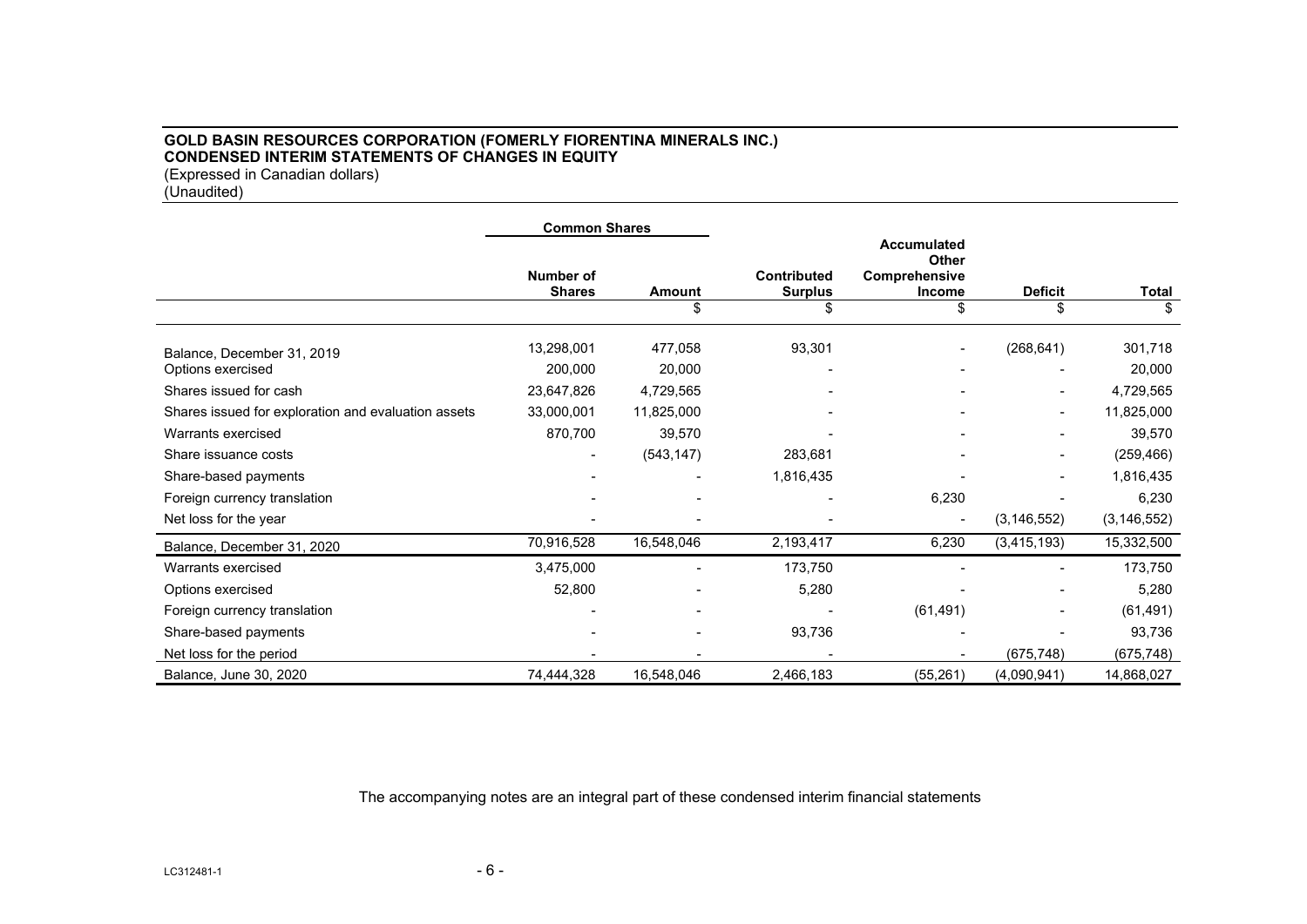# **GOLD BASIN RESOURCES CORPORATION (FOMERLY FIORENTINA MINERALS INC.) CONDENSED INTERIM STATEMENTS OF CASH FLOWS**

(Expressed in Canadian dollars) (Unaudited)

|                                                                                                                                                                   |          | <b>3 Months</b><br>ended June,<br>2021      |          | <b>3 Months</b><br>ended June,<br>2020 |          | <b>6 Months</b><br>ended June,<br>2021       |          | <b>6 Months</b><br>ended June,<br>2020 |
|-------------------------------------------------------------------------------------------------------------------------------------------------------------------|----------|---------------------------------------------|----------|----------------------------------------|----------|----------------------------------------------|----------|----------------------------------------|
| <b>CASH PROVIDED BY (USED IN):</b>                                                                                                                                |          | \$                                          |          | \$                                     |          | \$                                           |          | \$                                     |
| <b>OPERATING ACTIVITIES</b>                                                                                                                                       |          |                                             |          |                                        |          |                                              |          |                                        |
| Net loss for the year<br>Item not involving cash:<br>Right-of-use amortization<br>Equipment - Depreciation<br>Interest and accretion expense                      |          | (372, 921)<br>2,120<br>618<br>(2, 338)      |          | (85,094)                               |          | (675, 748)<br>6,136<br>749<br>(2,067)        |          | (57, 735)                              |
| Changes in non-cash working<br>capital balances:<br>Amounts receivable<br>Prepaid expenses<br>Share based payments<br>Accounts payable and accrued<br>liabilities |          | (23, 161)<br>83,877<br>93,736<br>(245, 261) |          | 7,707<br>1,211                         |          | (34, 730)<br>108,026<br>93,736<br>(267, 280) |          | 933<br>(5,283)                         |
| Cash used in operating activities                                                                                                                                 |          | (463, 330)                                  |          | (76, 176)                              |          | (771,178)                                    |          | (62,085)                               |
| <b>INVESTING ACTIVITIES</b>                                                                                                                                       |          |                                             |          |                                        |          |                                              |          |                                        |
| Exploration and evaluation asset                                                                                                                                  |          | (589,058)                                   |          |                                        |          | (1,269,651)                                  |          |                                        |
| Cash used in investing activities                                                                                                                                 |          | (589, 058)                                  |          |                                        |          | (1,269,651)                                  |          |                                        |
| <b>FINANCING ACTIVITIES</b>                                                                                                                                       |          |                                             |          |                                        |          |                                              |          |                                        |
| Warrants exercised<br>Options exercised                                                                                                                           |          | 173,750<br>280                              |          |                                        |          | 173,750<br>5,280                             |          |                                        |
| Cash provided by financing activities                                                                                                                             |          | 174,030                                     |          |                                        |          | 179,030                                      |          |                                        |
| <b>CHANGE IN CASH</b><br>Effect of Foreign Exchange rate on<br>cash                                                                                               |          | (878, 358)<br>(52, 961)                     |          | (76, 176)                              |          | (1,861,799)<br>(61, 491)                     |          | (62,085)                               |
| CASH, BEGINNING OF PERIOD                                                                                                                                         |          | 1,216,525                                   |          | 162,950                                |          | 2,208,496                                    |          | 148,859                                |
| CASH, END OF PERIOD                                                                                                                                               |          | 285,206                                     |          | 86,774                                 |          | 285,206                                      |          | 86,774                                 |
| SUPPLEMENTAL CASH<br><b>DISCLOSURES</b><br>Interest paid<br>Income taxes paid<br><b>NON-CASH TRANSACTIONS</b>                                                     | \$<br>\$ |                                             | \$<br>\$ |                                        | \$<br>\$ |                                              | \$<br>\$ |                                        |
| Shares issued for mineral property                                                                                                                                | \$       |                                             | \$       |                                        | \$       |                                              | \$       |                                        |

The accompanying notes are an integral part of these condensed interim financial statements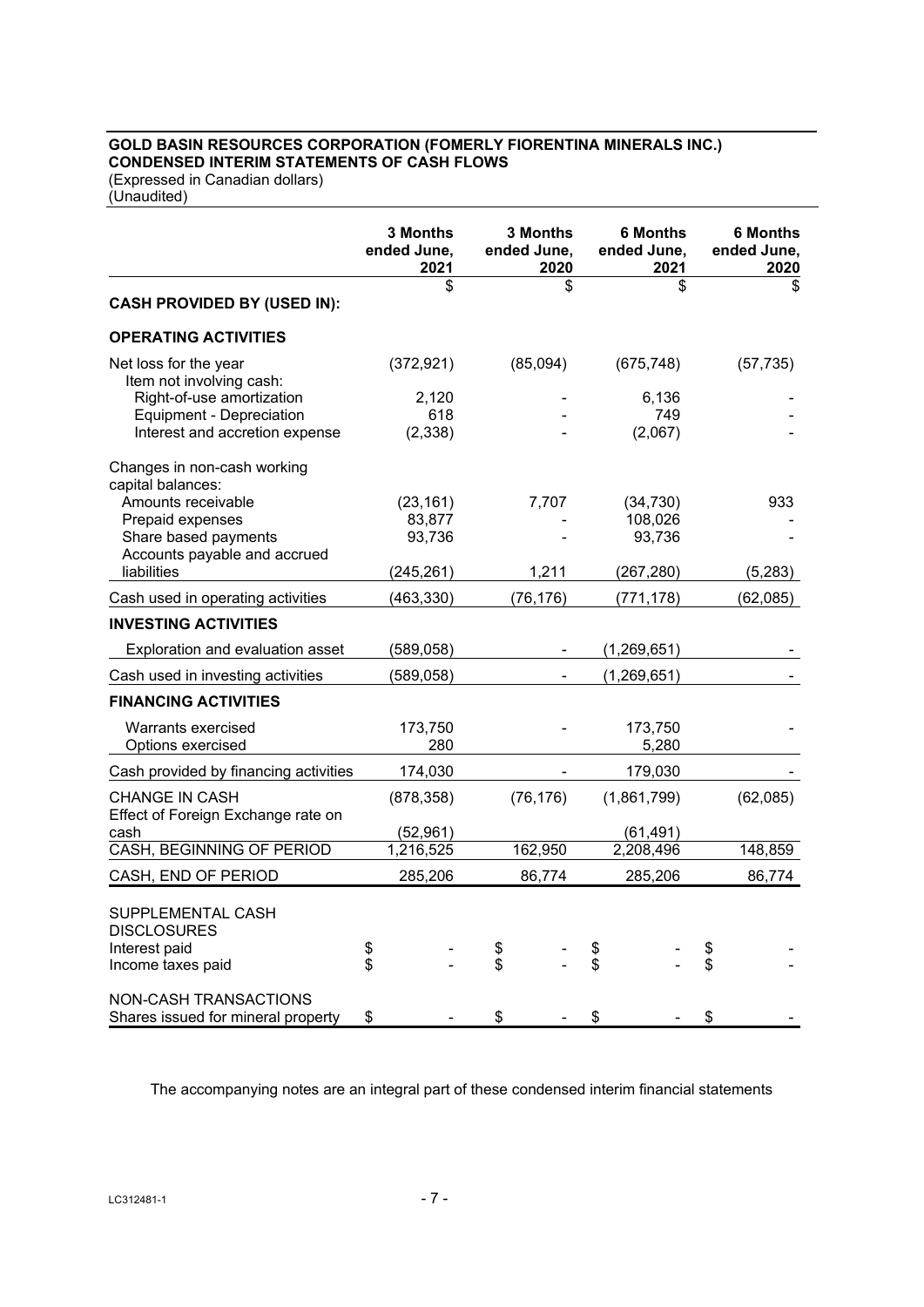## 1. NATURE OF BUSINESS AND CONTINUING OPERATIONS

Gold Basin Resources Corporation (formerly Fiorentina Minerals Inc.) ("the Company") was incorporated on November 24, 2017 under the laws of British Columbia. The address of the Company's corporate office and its principal place of business is Suite 1170 – 1040 West Georgia Street, Vancouver, British Columbia, Canada. The Company's common shares trade on the Canadian Stock Exchange under the symbol "GXX" and are listed on the OTCQB Venture Market under the symbol "GXXFF".

The Company's principal business activities include the acquisition and exploration of mineral property assets. As at June 30, 2020, the Company had not yet determined whether the Company's mineral property assets contain ore reserves that are economically recoverable. The recoverability of amount shown for exploration and evaluation assets is dependent upon the discovery of economically recoverable reserves, confirmation of the Company's interest in the underlying mineral claims, the ability of the Company to obtain the necessary financing to complete the development of and the future profitable production from the property or realizing proceeds from its disposition. The outcome of these matters cannot be predicted at this time and the uncertainties cast significant doubt upon the Company's ability to continue as a going concern.

The Company had a deficit of \$ 4,090,941 as at June 30, 2021, which has been funded by the issuance of equity. The Company's ability to continue its operations and to realize its assets at their carrying values is dependent upon obtaining additional financing and generating revenues sufficient to cover its operating costs.

These condensed interim financial statements do not give effect to any adjustments which would be necessary should the Company be unable to continue as a going concern and therefore be required to realize its assets and discharge its liabilities in other than the normal course of business and at amounts different from those reflected in these condensed interim financial statements.

In March 2020, the World Health Organization declared coronavirus COVID-19 a global pandemic. This contagious disease outbreak, which has continued to spread, and any related adverse public health developments, has adversely affected workforces, economies, and financial markets globally, potentially leading to an economic downturn. At this point, the impact on the Company has been minimal. The Company continues to monitor the situation and is taking all necessary precautions in order to follow rules and best practices as set out by the federal and provincial governments.

## 2. BASIS OF CONSOLIDATION

The condensed interim financial statements include the accounts of the Company and its whollyowned subsidiaries. All significant intercompany balances, transactions and any unrealized gains and losses arising from intercompany transactions, have been eliminated. The Company's subsidiaries are presented in the table below.

| Entity                                                               | Country of<br><b>Incorporation</b> | <b>Effective</b><br><b>Economic Interest</b> |
|----------------------------------------------------------------------|------------------------------------|----------------------------------------------|
| Gold Basin Resources (Arizona), Inc.<br>("Gold Basin Arizona")       | USA                                | 100%                                         |
| Gold Basin Resources (Australia) Pty Ltd<br>("Gold Basin Australia") | Australia                          | 100%                                         |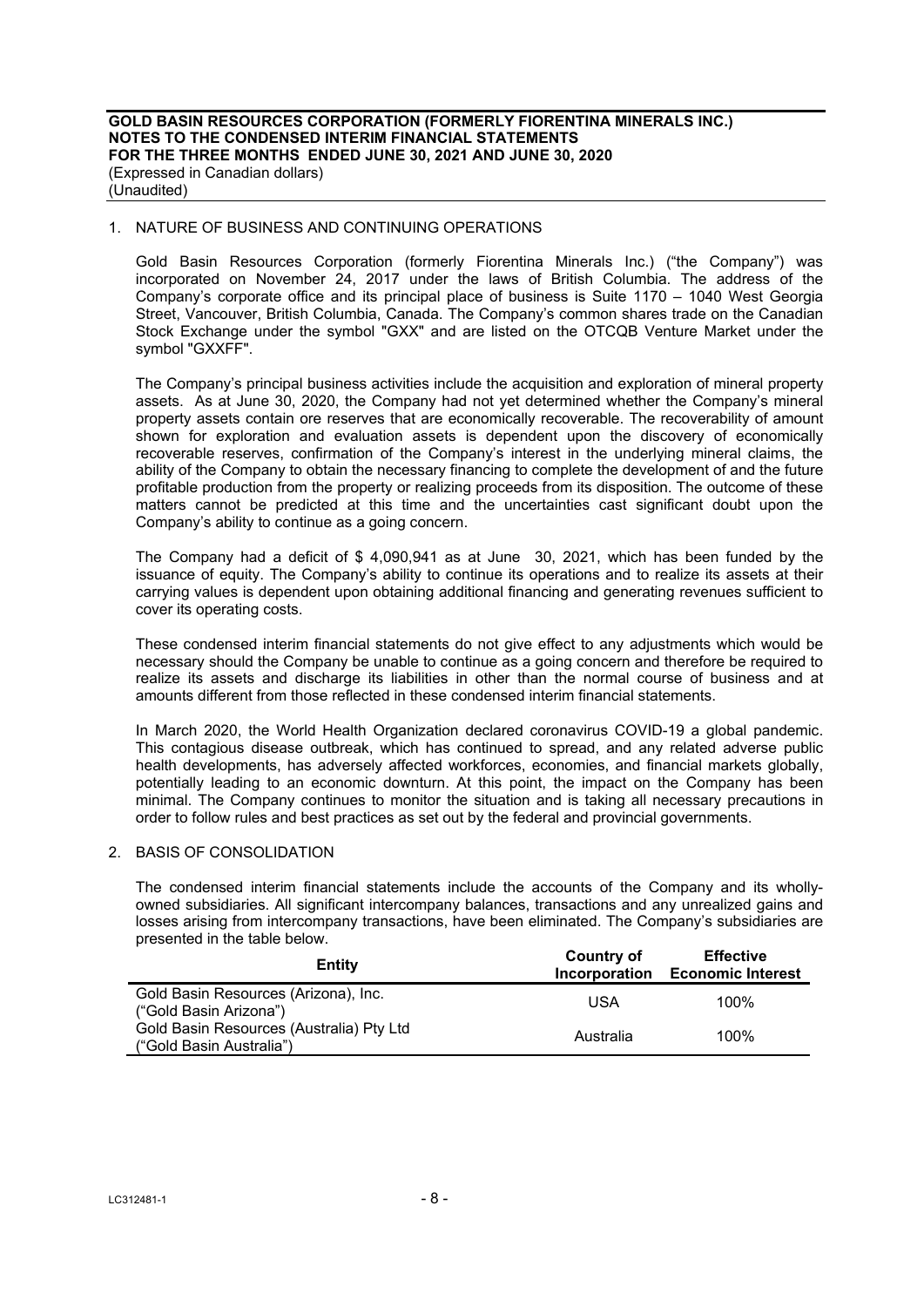#### **GOLD BASIN RESOURCES CORPORATION (FORMERLY FIORENTINA MINERALS INC.) NOTES TO THE CONDENSED INTERIM FINANCIAL STATEMENTS FOR THE THREE MONTHS ENDED JUNE 30, 2021 AND JUNE 30, 2020**  (Expressed in Canadian dollars) (Unaudited)

#### Statement of Compliance

These condensed interim financial statements, have been prepared in accordance with International Financial Reporting Standards ("IFRS"), as issued by the International Accounting Standards Board ("IASB") applicable to the preparation of interim financial statements, being IAS 34, Interim Financial Reporting. As a result, certain disclosures included in the annual financial statements prepared in accordance with IFRS have been condensed or omitted. Accordingly, these condensed interim financial statements should be read in conjunction with the Company's audited annual financial statements for the year ended December 31, 2020. In preparation of these condensed interim financial statements, the Company has consistently applied the same accounting policies as disclosed in Note 2 to the audited annual financial statements for the year ended December 31, 2020, except for the adoption of new standards and interpretations as of January 1, 2019.

These condensed interim financial statements were approved by the Board of Directors on August 30, 2021.

#### .3. SIGNIFICANT ACCOUNTING POLICIES

a) Statement of compliance

These condensed interim financial statements have been prepared in accordance with International Financial Reporting Standards ("IFRS") issued by the International Accounting Standards Board ("IASB").

These condensed interim financial statements were authorized for issue in accordance with a resolution from the Board of Directors on August 30, 2021.

a) Basis of presentation

The condensed interim financial statements have been prepared on the historical cost basis, with the exception of financial instruments which are measured at fair value, as explained in the accounting policies set out below. In addition, these condensed interim financial statements have been prepared using the accrual basis of accounting, except for cash flow information.

These condensed interim financial statements are presented in Canadian dollars, which is the Company's functional currency. The functional currency of Gold Basin Arizona is the U.S. dollar and the function currency of Gold Basin Australia is the Australian dollar. The assets and liabilities of Gold Basin Arizona and Gold Basin Australia are translated into Canadian dollars at the rate of exchange prevailing at the reporting date and their income and expense items are translated at the spot exchange rate for the period. Exchange differences arising on the translation are recognized in other comprehensive income.

The accounting policies set out below have been applied consistently to all periods presented in these condensed interim financial statements.

#### b) Cash and cash equivalents

Cash in the condensed interim statements of financial position is comprised of cash in banks and on hand, and short term deposits with an original maturity of three months or less, which are readily convertible into a known amount of cash.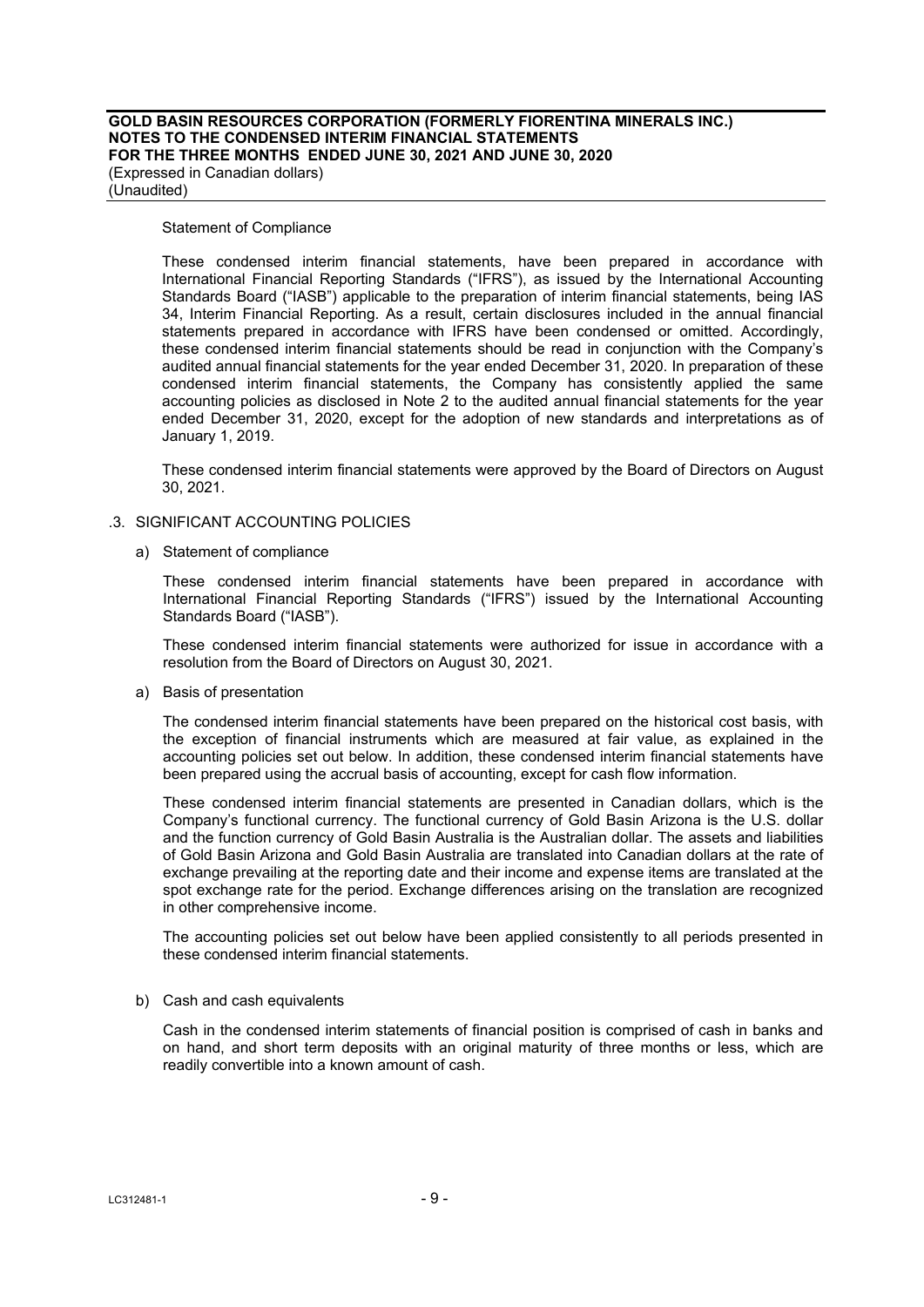c) Exploration and evaluation assets

All costs related to the acquisition, exploration and development of mineral properties are capitalized. Upon commencement of commercial production, the related accumulated costs are amortized against projected income using the units-of-production method over estimated recoverable reserves.

Management annually assesses carrying values of non-producing properties and properties for which events and circumstances may indicate possible impairment. Impairment of a property is generally considered to have occurred if the property has been abandoned, there are unfavourable changes in the property economics, there are restrictions on development, or when there has been an undue delay in development, which exceeds three years. In the event that estimated discounted cash flows expected from its use or eventual disposition is determined by management to be insufficient to recover the carrying value of the property, the carrying value is written-down to the estimated recoverable amount.

The recoverability of mineral properties and exploration and development costs is dependent on the existence of economically recoverable reserves, the ability to obtain the necessary financing to complete the development of the reserves, and the profitability of future operations. The Company has not yet determined whether or not any of its future mineral properties contain economically recoverable reserves. Amounts capitalized to mineral properties as exploration and development costs do not necessarily reflect present or future values.

When options are granted on mineral properties or properties are sold, proceeds are credited to the cost of the property. If no future capital expenditure is required and proceeds exceed costs, the excess proceeds are reported as a gain.

d) Share-based payments

Share-based payments to employees and others providing similar services are measured at the estimated fair value of the instruments issued on the grant date and amortized over the vesting periods. Share-based payments to non-employees are measured at the fair value of the goods or services received or the fair value of the equity instruments issued if it is determined the fair value of the goods or services cannot be reliably measured, and are recorded at the date the goods or services are received. The amount recognized as an expense is adjusted to reflect the number of awards expected to vest. The offset to the recorded cost is to equity settled share-based payments reserve.

Consideration received on the exercise of stock options is recorded as share capital and the related equity settled share-based payments reserve is transferred to share capital. Charges for options that are forfeited before vesting are reversed from equity settled share-based payment reserve.

Share-based compensation expense relating to deferred share units is accrued over the vesting period of the units based on the quoted market price. As these awards can be settled in cash, the expense and liability are adjusted each reporting period for changes in the underlying share price.

#### e) Flow-through shares

The resource expenditure deductions for income tax purposes related to exploration and development activities funded by flow-through share arrangements are renounced to investors in accordance with Canadian tax legislation. On issuance, the premium recorded on the flow-through share, being the difference in price over a common share with no tax attributes, is recognized as a liability. As expenditures are incurred, the liability associated with the renounced tax deductions is recognized through profit and loss with a pro-rata portion of the deferred premium.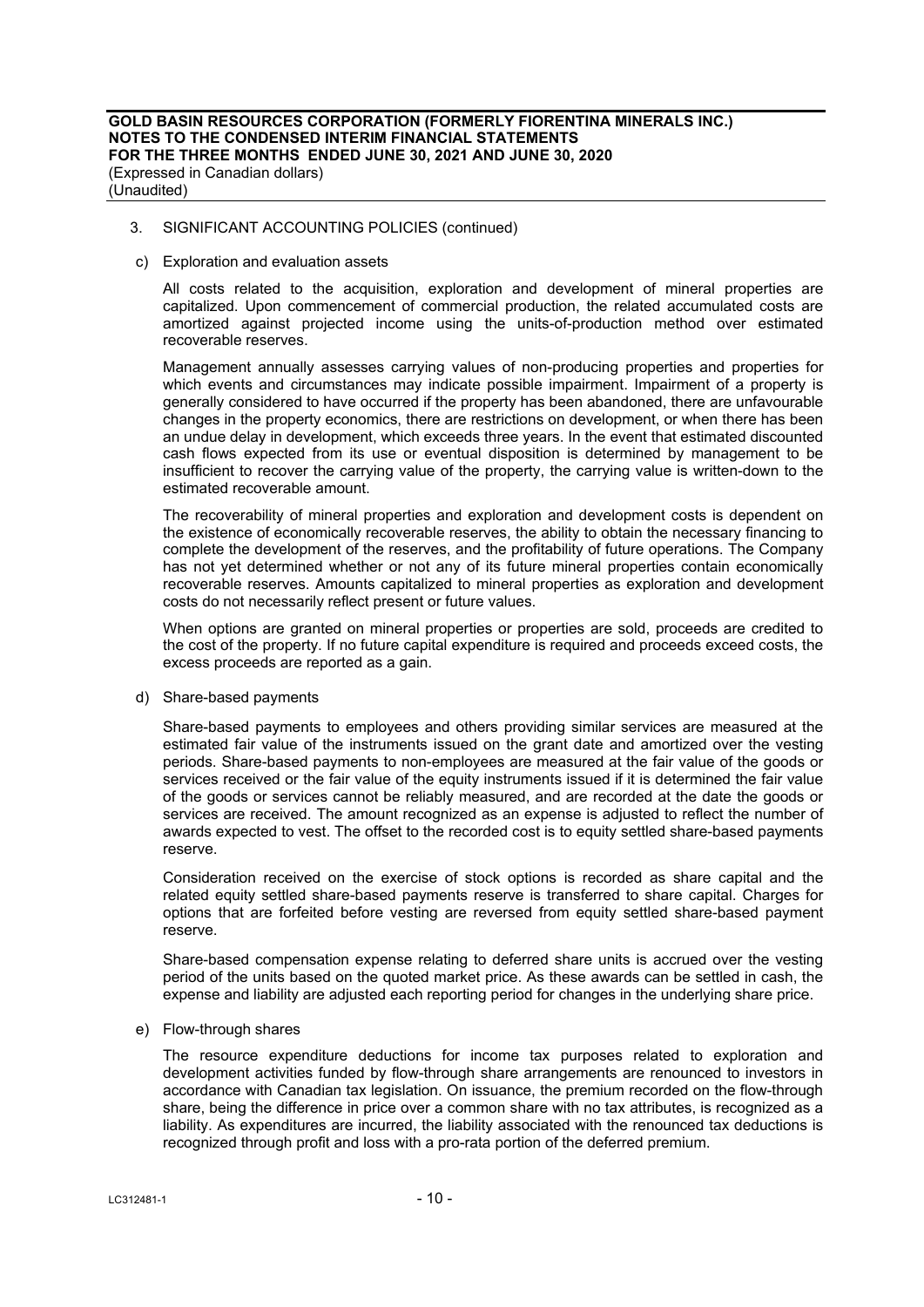- 3. SIGNIFICANT ACCOUNTING POLICIES (continued)
- e) Flow-through shares (continued)

To the extent that the Company has deferred tax assets in the form of tax loss carry-forwards and other unused tax credits as at the reporting date, the Company may use them to reduce its deferred tax liability relating to tax benefits transferred through flow-through shares.

f) Foreign currency

Transactions and balances in currencies other than the Canadian dollar, the currency of the primary economic environment in which the Company operates ("the functional currency"), are translated into the functional currency using the exchange rates prevailing at the dates of the transactions. Foreign exchange gains and losses resulting from the settlement of such transactions and from the translation of monetary assets and liabilities denominated in foreign currencies at exchange prevailing on the statement of financial position date are recognized in the statement of comprehensive loss.

g) Decommissioning, restoration and similar liabilities

An obligation to incur restoration, rehabilitation and environmental costs arises when environmental disturbance is caused by the exploration or development of a mineral property interest. Such costs arising from the decommissioning of plant and other site preparation work, discounted to their net present value, are provided for and capitalized at the start of each project to the carrying amount of the asset, along with a corresponding liability as soon as the obligation to incur such costs arises. The timing of the actual rehabilitation expenditure is dependent on a number of factors such as the life and nature of the asset, the operating license conditions and, when applicable, the environment in which the mine operates.

Discount rates using a pre-tax rate that reflects the time value of money are used to calculate the net present value. These costs are charged against profit or loss over the economic life of the related asset, through amortization using either the units-of-production or the straight-line method. The corresponding liability is progressively increased as the effect of discounting unwinds creating an expense recognized in profit or loss.

Decommissioning costs are also adjusted for changes in estimates. Those adjustments are accounted for as a change in the corresponding capitalized cost, except where a reduction in costs is greater than the unamortized capitalized cost of the related assets, in which case the capitalized cost is reduced to nil and the remaining adjustment is recognized in profit or loss.

The operations of the Company have been, and may in the future be, affected from time to time in varying degree by changes in environmental regulations, including those for site restoration costs. Both the likelihood of new regulations and their overall effect upon the Company are not predictable.

The Company has no material restoration, rehabilitation and environmental obligations as the disturbance to date is immaterial.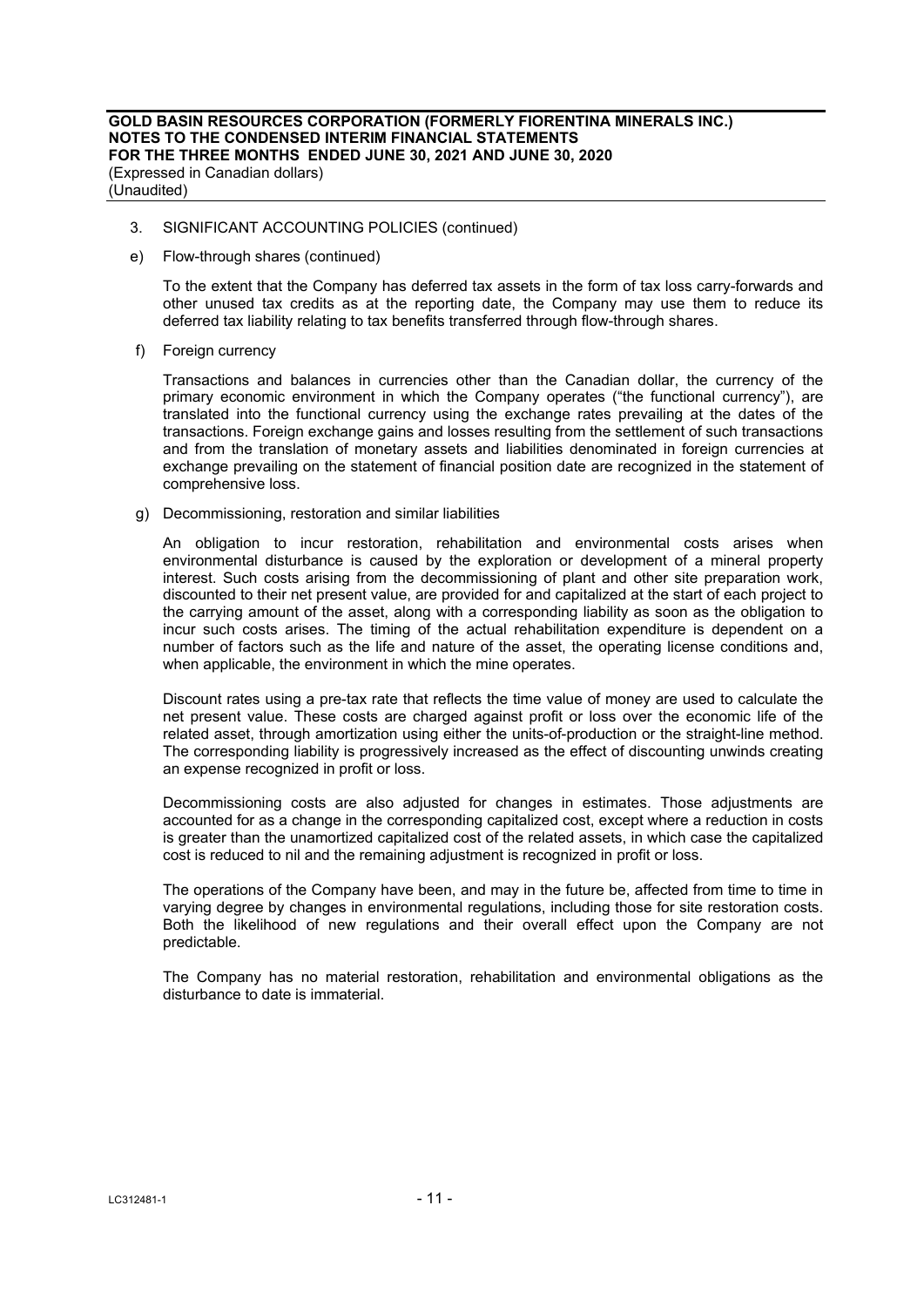h) Loss per share

 The Company presents basic and diluted loss per share data for its common shares, calculated by dividing the loss attributable to common shareholders of the Company by the weighted average number of common shares outstanding during the period. Diluted loss per share does not adjust the loss attributable to common shareholders or the weighted average number of common shares outstanding when the effect is anti-dilutive.

j) Income taxes

 Current tax is the expected tax payable or receivable on the taxable income or loss for the year, using tax rates enacted or substantively enacted at the balance sheet date, and includes any adjustments to tax payable or receivable in respect of previous years.

 Deferred income taxes are recorded using the liability method whereby deferred tax is recognized in respect of temporary differences between the carrying amounts of assets and liabilities for financial reporting purposes and the amounts used for taxation purposes.

 Deferred tax is measured at the tax rates that are expected to be applied to temporary differences when they reverse, based on the laws that have been enacted or substantively enacted by the statement of financial position date. Deferred tax is not recognized for temporary differences which arise on the initial recognition of assets or liabilities in a transaction that is not a business combination and that affects neither accounting, nor taxable profit or loss.

 A deferred tax asset is recognized for unused tax losses, tax credits and deductible temporary differences, to the extent that it is probable that future taxable profits will be available against which they can be utilized. Deferred tax assets are reviewed at each reporting date and are reduced to the extent that it is no longer probable that the related tax benefit will be realized.

k) Financial instruments

On initial recognition financial assets are classified as measured at:

- i. Amortized cost;
- ii. Fair value through other comprehensive income ("FVOCI"); and
- iii. Fair value through profit and loss ("FVTPL").

Financial assets are not reclassified subsequent to their initial recognition unless the Company changes its business model for managing financial assets in which case all affected financial assets are reclassified on the first day of the first reporting period following the change in the business model.

At initial recognition, the Company measures a financial asset at its fair value plus, in the case of a financial asset not at FVTPL, transaction costs that are directly attributable to the acquisition of the financial asset. Transaction costs of financial assets carried at FVTPL are expensed in profit or loss. Financial assets are considered in their entirety when determining whether their cash flows are solely payment of principal and interest.

Subsequent measurement of financial assets depends on their classification: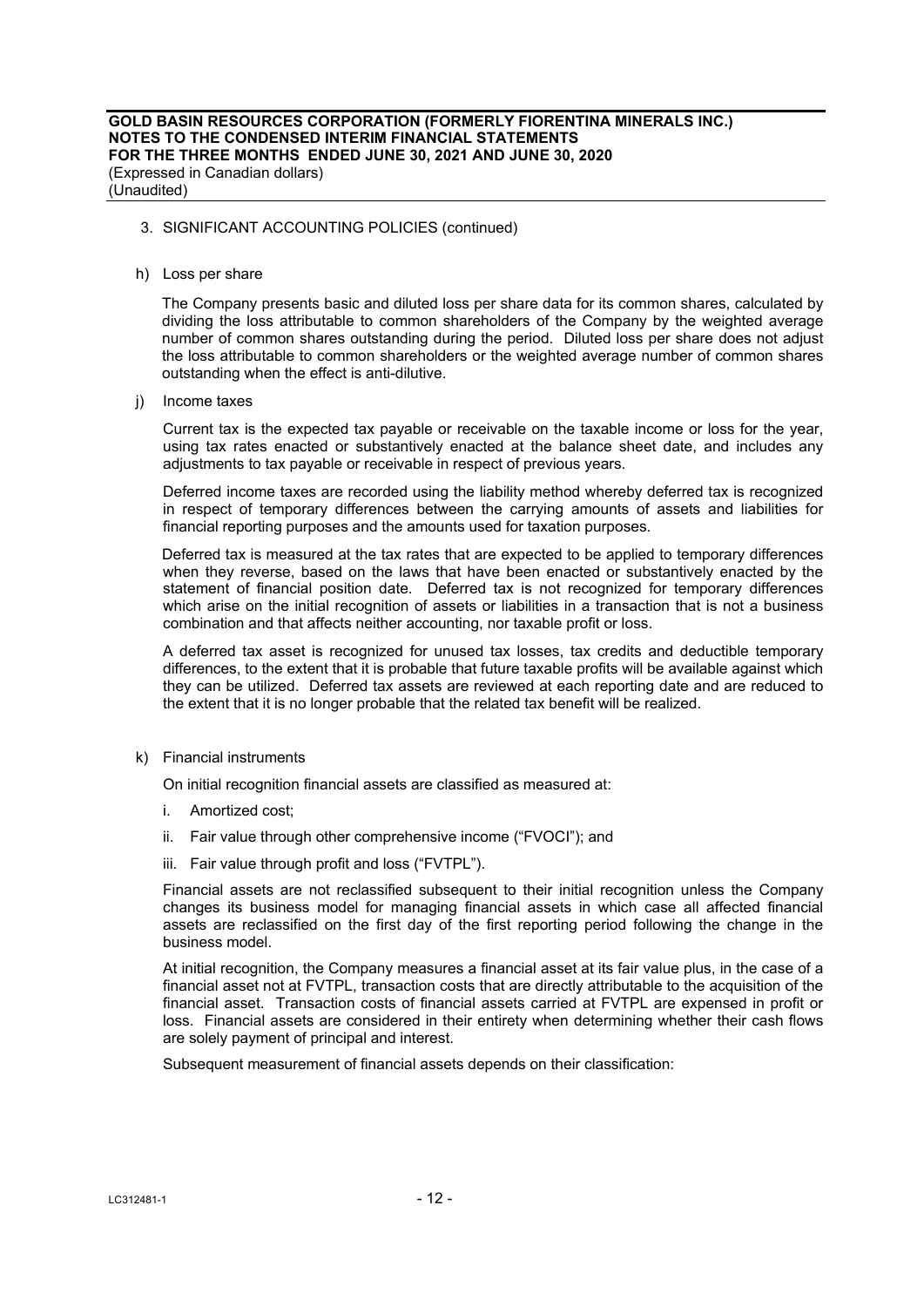#### i. Amortized cost

Assets that are held for collection of contractual cash flows where those cash flows represent solely payments of principal and interest are measured at amortized cost. A gain or loss on a debt investment that is subsequently measured at amortized cost is recognized in profit or loss when the asset is derecognized or impaired. Interest income from these financial assets is included as finance income using the effective interest rate method.

The Company does not have any assets classified at amortized cost.

ii. FVOCI

Assets that are held for collection of contractual cash flows and for selling the financial assets, where the assets' cash flows represent solely payments of principal and interest, are measured at FVOCI. Movements in the carrying amount are taken through OCI, except for the recognition of impairment gains and losses, interest revenue, and foreign exchange gains and losses which are recognized in profit or loss. When the financial asset is derecognized, the cumulative gain or loss previously recognized in OCI is reclassified from equity to profit or loss and recognized in other gains (losses). Interest income from these financial assets is included as finance income using the effective interest rate method.

The Company does not have any assets classified at FVOCI.

iii. FVTPL

Assets that do not meet the criteria for amortized cost or FVOCI are measured at FVTPL. A gain or loss on an investment that is subsequently measured at FVTPL is recognized in profit or loss and presented net as revenue in the Statement of Loss and Comprehensive Loss in the period in which it arises.

The Company's cash is classified at FVTPL.

k) Financial instruments (continued)

Financial Liabilities and Equity

Debt and equity instruments are classified as either financial liabilities or as equity in accordance with the substance of the contractual arrangement. An equity instrument is any contract that evidences a residual interest in the assets of an entity after deducting all of its liabilities. Equity instruments issued by the group entities are recorded at the proceeds received, net of direct issue costs.

Financial liabilities are classified as measured at (i) FVTPL; or (ii) amortized cost.

A financial liability is classified as at FVTPL if it is classified as held-for-trading or is designated as such on initial recognition. Directly attributable transaction costs are recognized in profit or loss as incurred. The amount of change in the fair value that is attributable to changes in the credit risk of the liability is presented in OCI and the remaining amount of the change in the fair value is presented in profit or loss.

The Company does not classify any financial liabilities at FVTPL.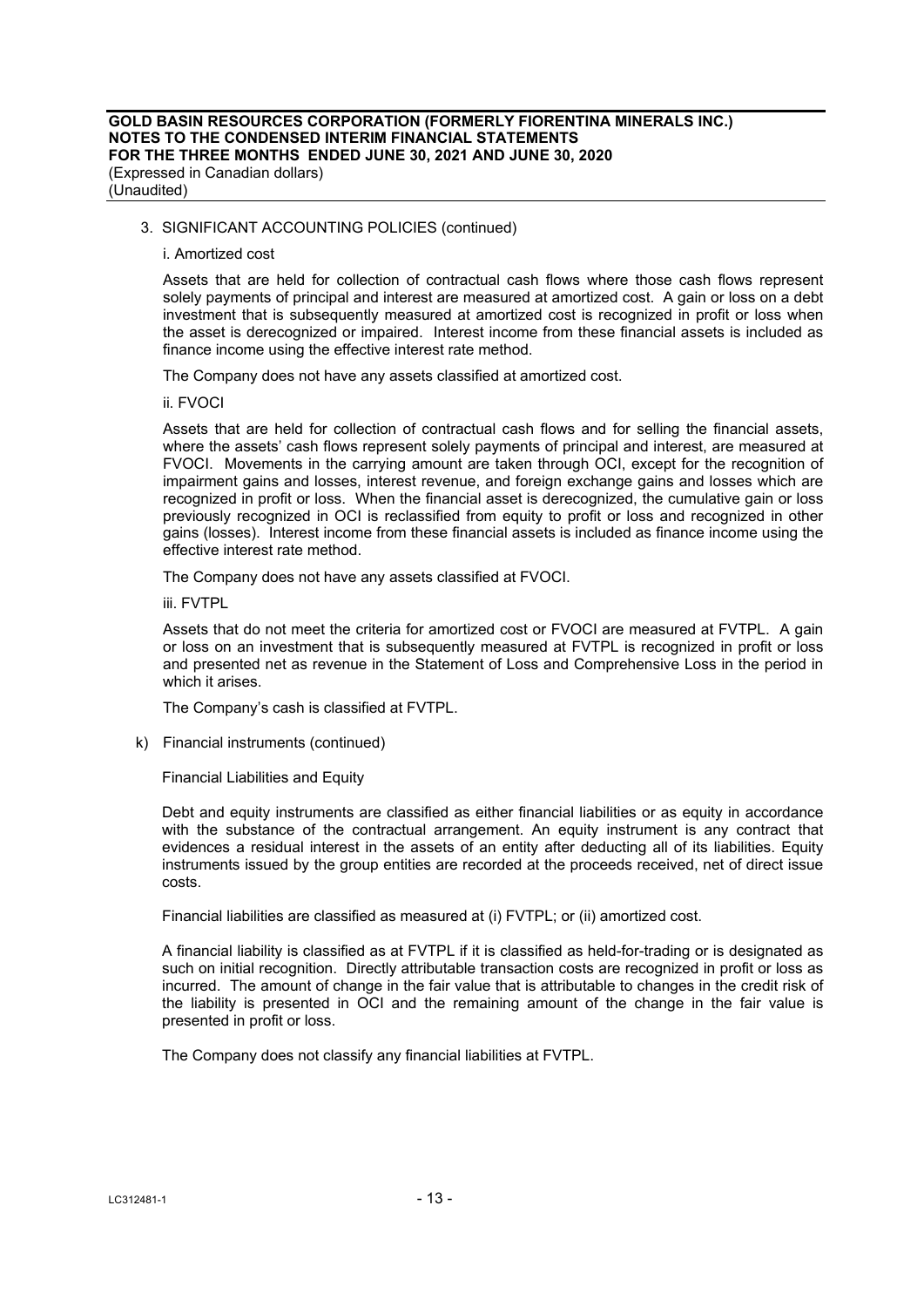Other non-derivative financial liabilities are initially measured at fair value less any directly attributable transaction costs. Subsequent to initial recognition, these liabilities are measured at amortized cost using the effective interest method.

The Company classifies its accounts payable and lease liability at amortized cost.

A financial liability is derecognized when the contractual obligation under the liability is discharged, cancelled or expires or its terms are modified and the cash flows of the modified liability are substantially different, in which case a new financial liability based on the modified terms is recognized at fair value.

l) Share issuance costs

Professional, consulting, regulatory and other costs directly attributable to financing transactions are recorded as deferred financing costs until the financing transactions are completed, if the completion of the transaction is considered likely; otherwise they are expensed as incurred. Share issue costs are charged to share capital when the related shares are issued. Deferred financing costs related to financing transactions that are not completed are expensed.

m) Leases

Leases in which the Company assumes substantially all risks and rewards of ownership are classified as finance leases. Assets held under finance leases are recognized at the lower of the fair value and present value of the minimum lease payments at inception of the lease, less accumulated depreciation and impairment losses. The corresponding liability is recognized as a finance lease obligation. Lease payments are apportioned between finance charges and reduction of the lease obligation to achieve a constant rate of interest on the remaining liability. Finance charges are recorded as a finance expense within profit and loss, unless they are attributable to qualifying assets, in which case they are capitalized. Operating lease payments are recognized on a straight-line basis over the lease term, except where another systematic basis is more representative of the time pattern in which economic benefits from the leased asset are consumed, in which case that systematic basis is used. Operating lease payments are recorded within profit and loss unless they are attributable to qualifying assets, in which case they are capitalized.

## n) Equipment

Equipment is measured at cost less accumulated depreciation, less any accumulated impairment losses. The Company uses the following amortization rates for this equipment:

| Computer equipment | 3 years | Straight line |
|--------------------|---------|---------------|
| Office equipment   | 5 years | Straight line |

s and losses on disposal of an item of equipment are determined by comparing the proceeds from disposal with the carrying amount and are recognized net within other income in profit or loss.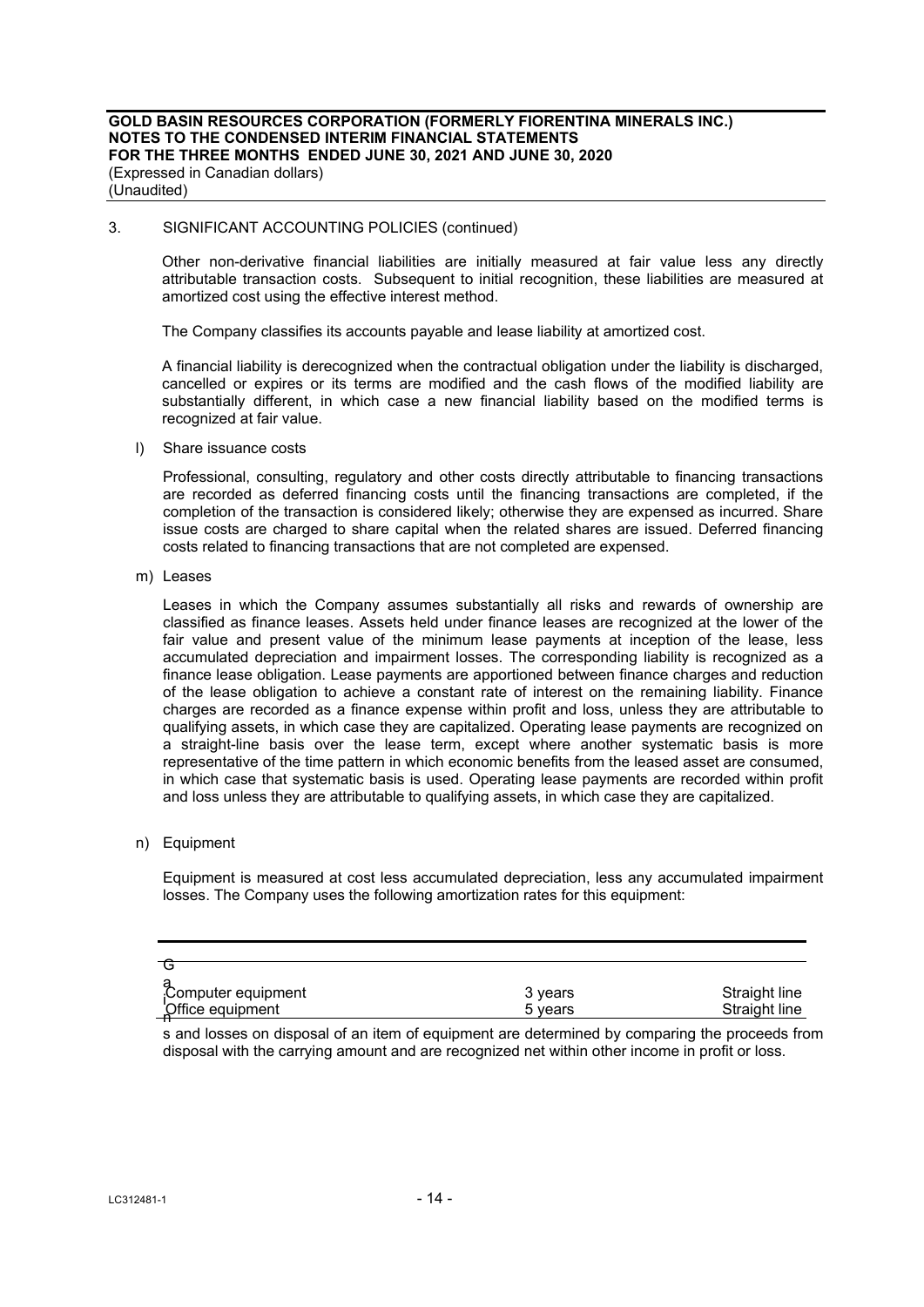## 4. SIGNIFICANT ACCOUNTING ESTIMATES AND JUDGMENTS

The preparation of these condensed interim financial statements requires management to make certain estimates, judgments and assumptions that affect the reported amounts of assets and liabilities at the date of the condensed interim financial statements and reported amounts of expenses during the reporting period. Actual outcomes could differ from these estimates. These condensed interim financial statements include estimates which, by their nature, are uncertain. The impacts of such estimates are pervasive throughout the condensed interim financial statements, and may require accounting adjustments based on future occurrences. Revisions to accounting estimates are recognized in the period in which the estimate is revised and future periods if the revision affects both current and future periods. These estimates are based on historical experience, current and future economic conditions and other factors, including expectations of future events that are believed to be reasonable under the circumstances.

Significant assumptions about the future and other sources of estimation uncertainty that management has made at the financial position reporting date, that could result in a material adjustment to the carrying amounts of assets and liabilities, in the event that actual results differ from assumptions made, relate to, but are not limited to, the following:

#### *Significant accounting estimates*

- i. the measurement of deferred income tax assets and liabilities; and
- ii. the inputs used in accounting for share-based payments.

## *Significant accounting judgments*

- i. the determination of categories of financial assets and financial liabilities;
- ii. the evaluation of the Company's ability to continue as a going concern; and
- iii. the assessment of indications of impairment of the mineral property and related determination of the net realizable value and write-down of the mineral property where applicable.

#### 5. ACCOUNTING STANDARDS, AMENDEMENTS AND INTERPRETATIONS NOT YET EFFECTIVE

The Company has performed an assessment of new standards issued by the IASB that are not yet effective and has determined that any standards that have been issued would have no or very minimal impact on the Company's condensed interim financial statements.

# 6. EXPLORATION AND EVALUATION ASSET

|                            | Acquisition | Exploration |            |
|----------------------------|-------------|-------------|------------|
|                            | Costs       | Costs       | Total      |
|                            | \$          | \$          | \$         |
| Balance, December 31, 2019 | 20,000      | 86,488      | 106,488    |
| Additions                  | 12,798,090  | 629,697     | 13,427,787 |
| Impairment                 | (25,000)    | (149,488)   | (174,488)  |
| Balance, December 31, 2020 | 12,793,090  | 566,697     | 13,359,787 |
| Additions                  |             | 1,269,651   | 1,269,651  |
| Impairment                 |             |             |            |
| Balance, June 30, 2021     | 12,793,090  | 1,836,348   | 14,629,438 |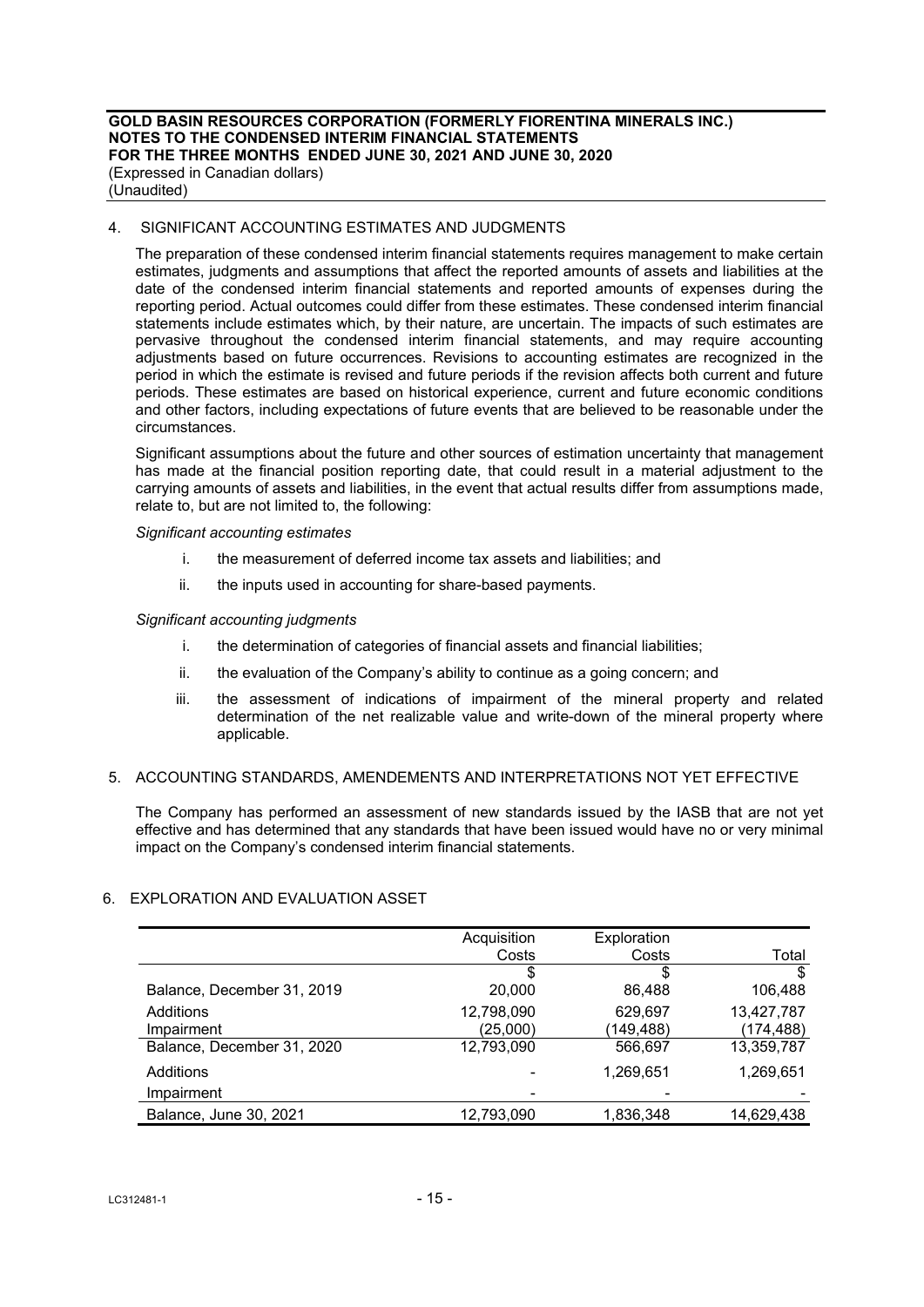## **Gold Basin Property**

The Company entered into two assignment and assumption agreements dated June 16, 2020 with Centric Minerals Corporation ("Centric"), an arm's length private British Columbia corporation, whereby Centric assigned to the Company all of its rights under two letter agreements with third party vendors that were at arm's length to the Company. The Company was assigned the right to acquire an approximate aggregate 75% interest in and to the Gold Basin Project (the "Assignment"), located approximately 70 miles southeast of Las Vegas, Nevada, and 50 miles northwest of Kingman, Arizona, in the Gold Basin mining district of Mohave County, Arizona, U.S.A, and the area is comprised of 5 split estate mineral rights (2,389 acres) and 290 unpatented federal mining claims (5,280 acres), which together total approximately 7,669 acres (roughly 12 mi2) of land surface in consideration for 8,000,000 common shares in its capital, and subsequently the Company negotiated the acquisition of a 100% interest in the Project.

Following the Assignment, the Company entered into a relinquishment of rights and release deed, and a relinquishment of rights agreement and termination, whereby certain third parties with existing rights to the Project (the "Vendors") agreed to relinquish all of their right, title and interest in the Project (the "Relinquishment") in favour of the underlying owner of the Project, Aurum Exploration Inc. ("Aurum"), effective September 3, 2020. As consideration for the Relinquishment, the Company made a cash payment of AU\$1,000,000 and issued an aggregate of 10,000,001 common shares in its capital, valued at \$2,000,000, to the Vendors.

The Company acquired its 100% interest in the Project through its wholly-owned subsidiary Gold Basin Arizona pursuant to a purchase and sale agreement made as of September 3, 2020 (the "Purchase Agreement") among the Company, Gold Basin Arizona, and Aurum (the "Property Acquisition"). All of Aurum's right, title and interest in the 290 unpatented federal mining claims which comprise the bulk of the Project area was transferred to Gold Basin Arizona by Quitclaim Deed on September 14, 2020. Pursuant to the Purchase Agreement, the Company issued an aggregate of 15,000,000 common shares in its capital to Aurum's nominees with the value of \$3,000,000. The closing of the Property Acquisition took place on September 18, 2020.

The 290 unpatented federal mining claims are also subject to a 1% Gross Returns Royalty (the "Centric Royalty") held by Centric Minerals Management Pty Ltd ("Centric (AUS)") pursuant to a gross returns royalty agreement dated as of January 1, 2020 between Aurum and Centric (AUS) (the "Centric Royalty Agreement"). The Centric Royalty Agreement was assigned to Gold Basin Arizona by Aurum pursuant to an assignment and assumption agreement made effective as of September 14, 2020 among Aurum, Gold Basin Arizona and Centric (AUS), whereby Aurum assigned all of its right, title, benefit and interest in the Centric Royalty Agreement to Gold Basin Arizona and Gold Basin Arizona assumed all of Aurum's obligations thereunder, including the payment of the Centric Royalty thereunder.

The split estate mineral rights are subject to a perpetual production royalty held by Newmont Corporation of 3.5% gross returns from the sale or other disposition of all metals and minerals produced from those portions of the Project area previously owned by Sante Fe Pacific Railroad Company pursuant to the terms of an option agreement entered into by Sante Fe Pacific Railroad Company and Aurumbank Incorporated as of February 9, 2004.

As at June 30, 2021, the Company has earned a 100% right and title in the Project through its whollyowned subsidiary Gold Basin Arizona, subject to the abovementioned royalties.

In July 2021, the Company completed the purchase of surface rights associated with the Gold Basin Project, totaling approximately 160 acres in the Gold Basin Mining District, Mohave County, Arizona.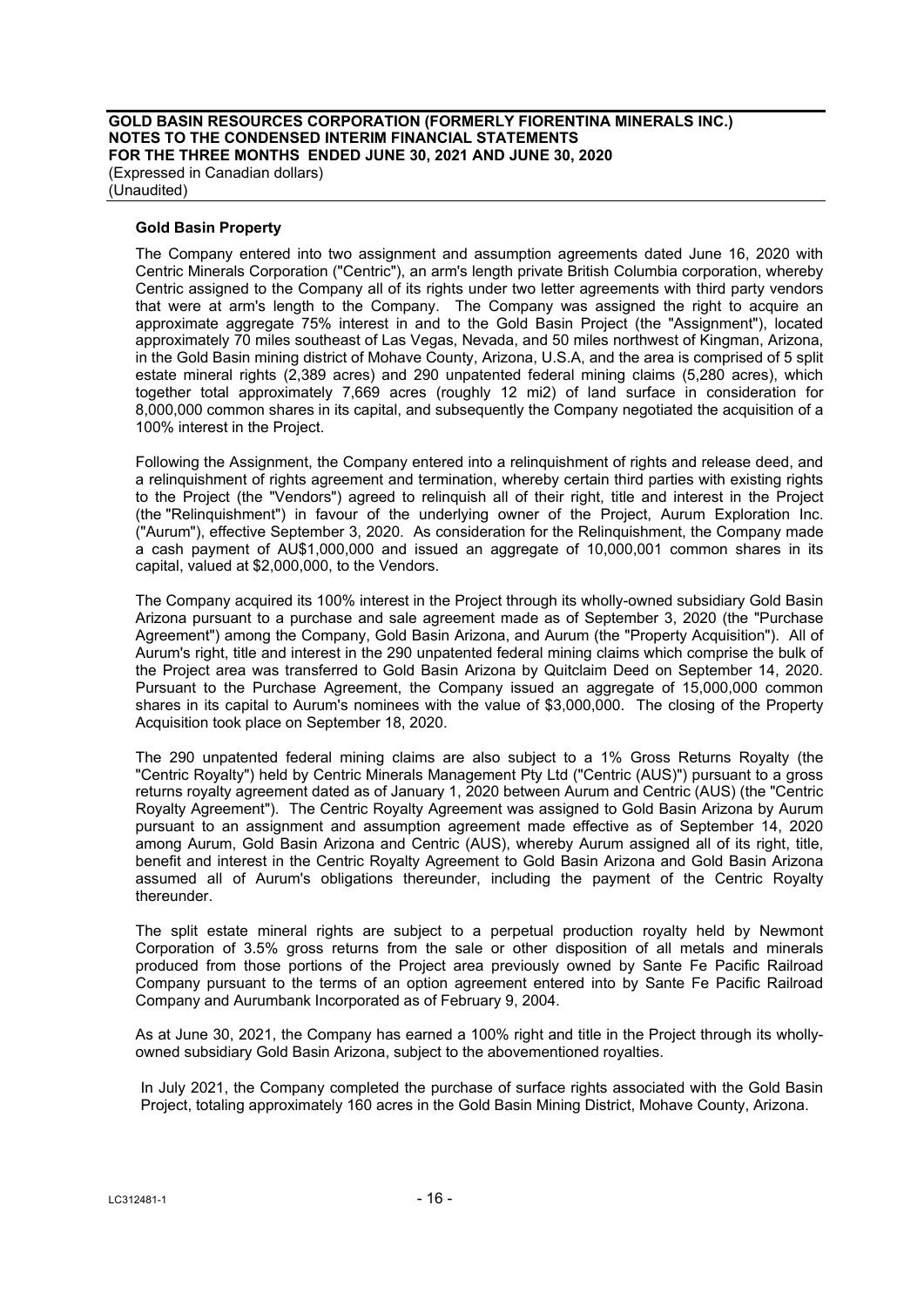## 7. SHARE CAPITAL

a) Authorized:

The Company is authorized to issue an unlimited number of common shares without par value.

b) Escrow Shares:

The Company entered into an escrow agreement, whereby common shares will be held in escrow and are scheduled for release at 10% on the listing date and 15% on every six months from date of listing. At June 30, 2021, there were 1,575,000 (June 30, 2020 – 2,625,001) common shares held in escrow.

c) Issued and Outstanding as at June 30, 2021: 74,444,328 (2020 – 13,298,001) common shares.

During the three months ended June 30, 2021, the Company had the following share capital transactions:

- (i) On April 8, 2021, the Company issued 300,000 common shares pursuant to the exercise of warrants at an exercise price of \$0.05 per share for gross proceeds of \$15,000.
- (ii) On May 3, 2021, the Company issued 49,500 common shares pursuant to the exercise of options at an exercise price of \$0.10 per share for gross proceeds of \$4,950.
- (iii) On May 12, 2021, the Company issued 150,000 common shares pursuant to the exercise of warrants at an exercise price of \$0.05 per share for gross proceeds of \$7,500.
- (iv) On May 21, 2021, the Company issued 22,500 common shares pursuant to the exercise of warrants at an exercise price of \$0.05 per share for gross proceeds of \$1,125.
- (v) On June 17, 2021, the Company issued 694,299 common shares pursuant to the exercise of 690,999 warrants at an exercise price of \$0.05 per share for gross proceeds of \$34,550 and the exercise of 3,300 options at an exercise price of \$0.10 per share for gross proceeds of \$330.
- (vi) On June 28, 2021, the Company issued 2,211,500 common shares pursuant to the exercise of warrants at an exercise price of \$0.05 per share for gross proceeds of \$110,575

#### d) Warrants

A continuity of the warrants outstanding as at June 30, 2021 and 2020 is as follows:

|                            | <b>Number of warrants</b> |    | <b>Weighted average</b><br>exercise price |
|----------------------------|---------------------------|----|-------------------------------------------|
| Balance, June 30, 2020     | 7,342,600                 |    | 0.05                                      |
| Issued                     | 12,932,663                | S  | 0.40                                      |
| Exercised                  | (770,700)                 | S  | 0.05                                      |
| Balance, December 31, 2020 | 19,504,563                | S  | 0.28                                      |
| Cancelled                  | (2,019,900)               | \$ |                                           |
| Exercised                  | (3,475,000)               | \$ | 0.05                                      |
| Balance, June 30, 2021     | 14,009,663                |    | 0.37                                      |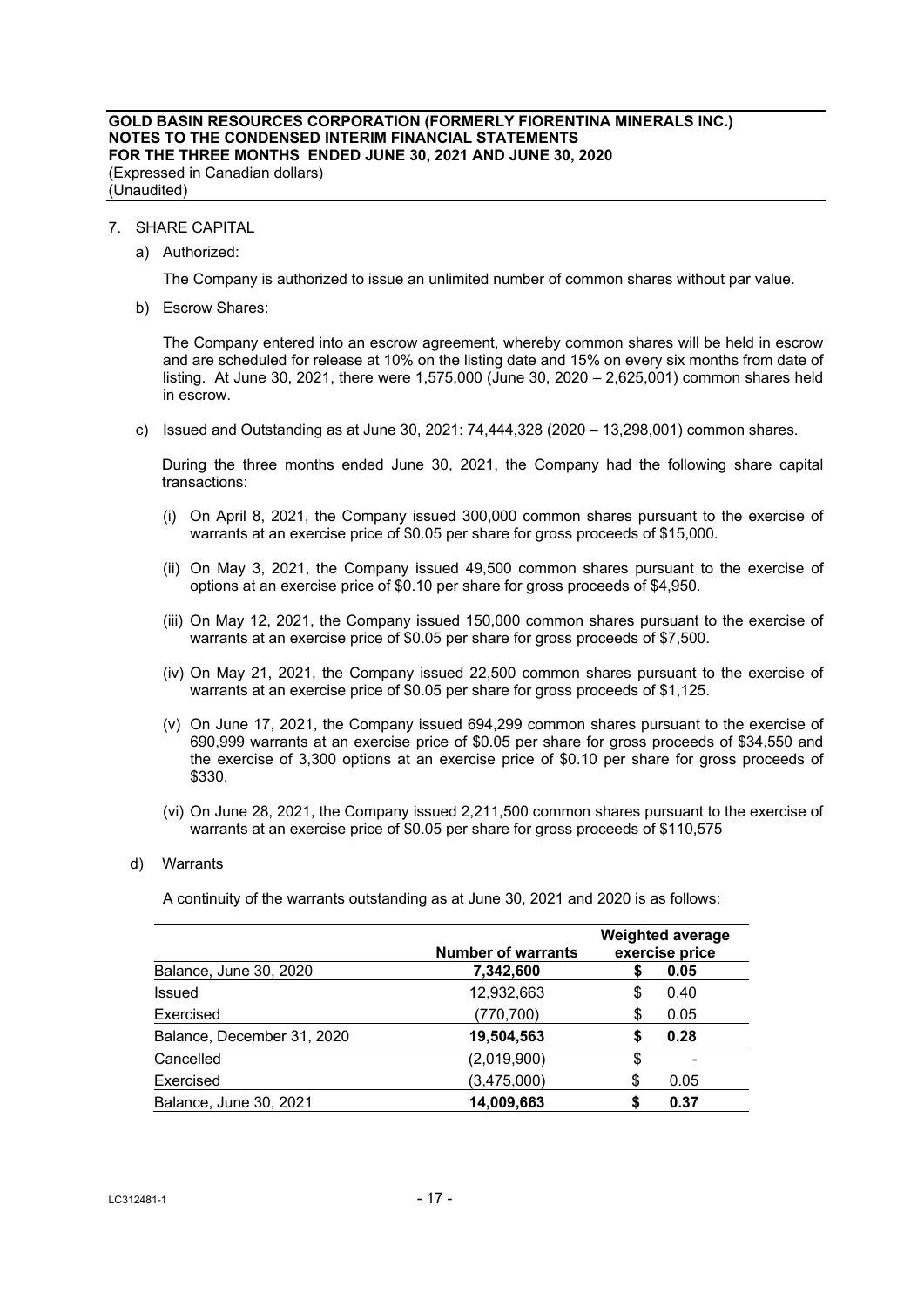|                    |                | Weighted average years |                  |
|--------------------|----------------|------------------------|------------------|
| Number of warrants | Exercise price | outstanding            | Expiry date      |
| 1,077,000          | \$0.05         |                        | November 6, 2021 |
| 3,637,500          | \$0.40         |                        | July 23, 2021    |
| 8,186,413          | \$0.40         |                        | July 31, 2021    |
| 418,250            | \$0.40         |                        | July 23, 2021    |
| 690,500            | \$0.40         |                        | July 31, 2021    |
| 14,009,663         |                | 0.14                   |                  |

As at June 30, 2021 the Company had the following outstanding warrants:

## 7. SHARE CAPITAL (continued)

e) Stock options

The Company has a Stock Option Plan ('Plan') for directors, officers, employees and consultants of the Company. The Company may grant options to individuals, options are exercisable over periods of up to ten years, as determined by the Board of Directors of the Company, to buy shares of the Company at the fair market value on the date the option is granted. The maximum number of shares which may be issuable under the Plan cannot exceed 10% of the total number of issued and outstanding shares on a non-diluted basis.

A continuity of the stock options outstanding as at December 31, 2020 and June 30, 2021 is as follows:

|                            | Number of<br>Stock options | Weighted<br>average exercise |
|----------------------------|----------------------------|------------------------------|
| Balance, December 31, 2019 | 800,000                    | \$0.10                       |
| Granted<br>Exercised       | 5,600,000<br>(200,000)     | 0.36<br>0.10                 |
| Balance, December 31, 2020 | 6,200,000                  | \$0.34                       |
| Granted<br>Exercised       | 900.000                    | 0.36                         |
| Balance, June 30, 2021     | 7,100,000*                 | \$0.34                       |

The fair value of the stock options granted in the six months to 30 June, 2021 - \$93,735, (Dec (2020 - \$1,816,435) which was calculated using the Black-Scholes pricing model. The inputs used in the Black-Scholes calculation for the options are as follows:

|                         | Jun 2021 | Mar 2021 | 2020    |
|-------------------------|----------|----------|---------|
| Share price             | \$0.38   | \$0.30   | \$0.36  |
| Risk-free dividend rate | 0.24%    | 0.24%    | 0.30%   |
| Expected life           | 1 Year   | 3 years  | 3 years |
| Dividend rate           | $-$ %    | $-$ %    | $-$ %   |
| Annualized volatility   | 62%      | 62%      | 156%    |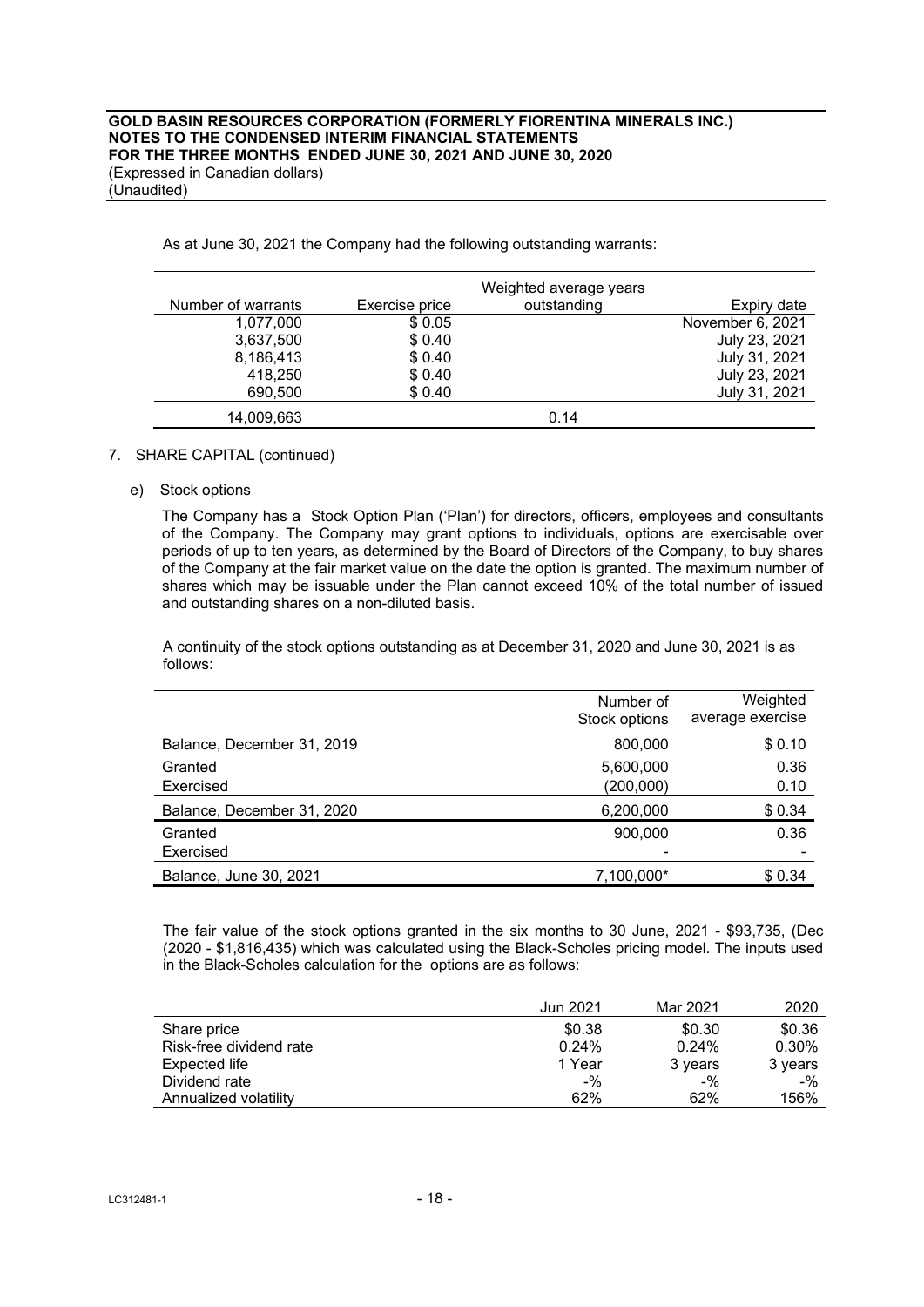| Number of<br>options | Exercise price | Weighted average<br>years outstanding | Expiry date      |
|----------------------|----------------|---------------------------------------|------------------|
| 600,000              | \$0.10         |                                       | January 22, 2024 |
|                      |                |                                       |                  |
| 1,300,000            | \$0.22         |                                       | July 10,2023     |
| 4,300,000            | \$0.40         |                                       | November 6, 2023 |
| 600,000              | \$ 0.35        |                                       | March 9, 2024    |
| 300,000              | \$0.38         |                                       | June 22, 2022    |
| 327,100              | \$0.10         |                                       | October 18, 2021 |
| 7,427,100            |                | 1.82                                  |                  |

As at June 30, 2021 the Company had the following outstanding stock options:

## 8. MANAGEMENT OF CAPITAL

The Company's objectives when managing capital are to safeguard the Company's ability to continue as a going concern in order to pursue the sourcing and exploration of its resource property. The Company does not have any externally imposed capital requirements to which it is subject.

The Company considers the aggregate of its share capital, contributed surplus and deficit as capital. The Company manages the capital structure and makes adjustments to it in light of changes in economic conditions and the risk characteristics of the underlying assets. To maintain or adjust the capital structure, the Company may attempt to issue new shares or dispose of assets or adjust the amount of cash.

## 9. FINANCIAL INSTRUMENTS AND FINANCIAL RISK

International Financial Reporting Standards 7, *Financial Instruments: Disclosures*, establishes a fair value hierarchy that reflects the significance of the inputs used in making the measurements. The fair value hierarchy has the following levels:

Level 1 - quoted prices (unadjusted) in active markets for identical assets or liabilities;

Level 2 - inputs other than quoted prices included in Level 1 that are observable for the asset or liability, either directly (i.e. as prices) or indirectly (i.e. derived from prices); and

Level 3 - inputs for the asset or liability that are not based on observable market data (unobservable inputs).

Fair Value of Financial Instruments

The Company's financial assets include cash and are classified as Level 1. The carrying value of these instruments approximates their fair values due to the relatively short periods of maturity of these instruments.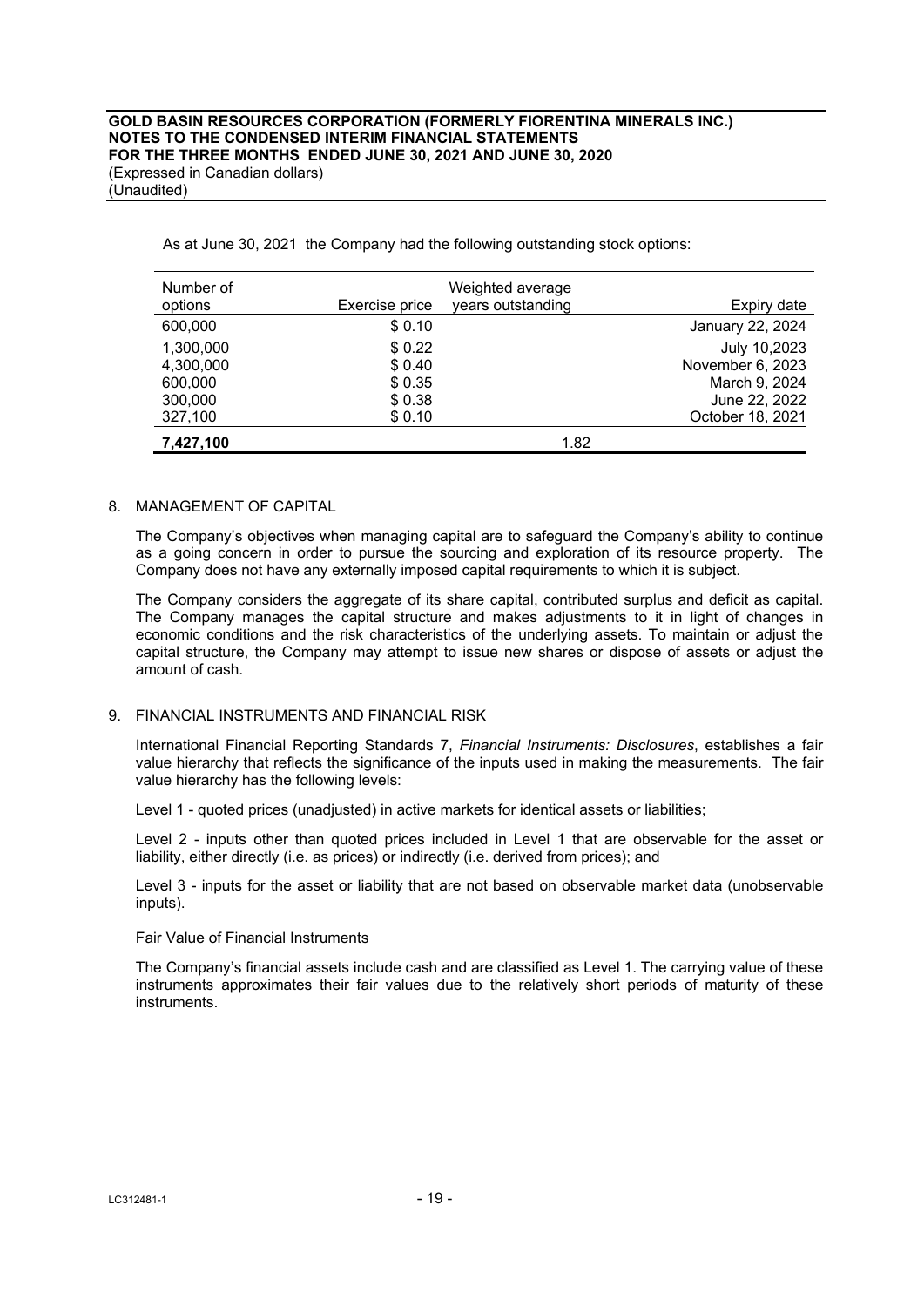## 10. FINANCIAL INSTRUMENTS AND FINANCIAL RISK (Continued)

Fair Value of Financial Instruments

Assets measured at fair value on a recurring basis were presented on the Company's condensed interim condensed statements of financial position as at June, 2021 are as follows:

|      | Fair Value Measurements Using                                                          |                                                           |                                                    |         |
|------|----------------------------------------------------------------------------------------|-----------------------------------------------------------|----------------------------------------------------|---------|
|      | Quoted Prices in<br><b>Active Markets</b><br>For Identical<br>Instruments<br>(Level 1) | Significant<br>Other<br>Observable<br>Inputs<br>(Level 2) | Significant<br>Unobservable<br>Inputs<br>(Level 3) | Total   |
|      |                                                                                        | \$                                                        | \$                                                 | \$      |
| Cash | 285.206                                                                                |                                                           |                                                    | 285,206 |

## Fair value

The fair value of the Company's financial instruments approximates their carrying value as at June 30, 2021 because of the demand nature or short - term maturity of these instruments.

Financial risk management objectives and policies

The Company's financial instruments include cash and accounts payable. The risks associated with these financial instruments and the policies on how to mitigate these risks are set out below. Management manages and monitors these exposures to ensure appropriate measures are implemented on a timely and effective manner.

#### (i) *Currency risk*

The Company is exposed to foreign currency risk on fluctuations related to cash, leases, due from related parties and accounts payable and accrued liabilities that are denominated in AU dollars. 10% fluctuations in the AU dollar against the Canadian dollar have affected comprehensive loss for the year by approximately \$28,520 (2020 – \$nil).

#### (ii) *Interest rate risk*

The Company is exposed to interest rate risk on the variable rate of interest earned on bank deposits. The fair value interest rate risk on bank deposits is insignificant as the deposits are short - term.

The Company has not entered into any derivative instruments to manage interest rate fluctuations.

#### (iii) *Credit risk*

Credit risk is the risk of loss associated with the counterparty's inability to fulfill its payment obligations. Financial instruments that potentially subject the Company to concentrations of credit risks consist principally of cash. To minimize the credit risk, the Company places these instruments with a high quality financial institution.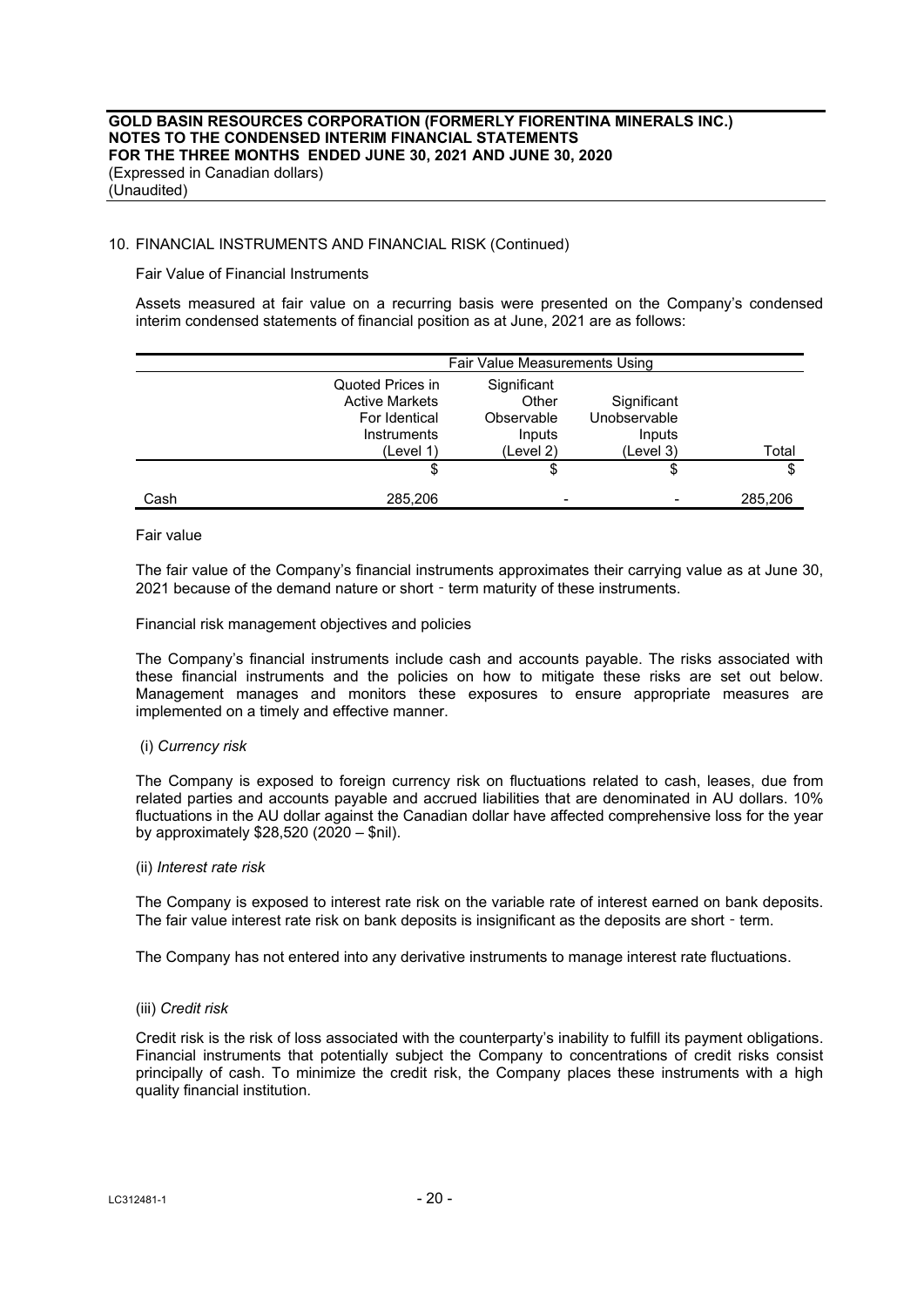## 10. FINANCIAL INSTRUMENTS AND FINANCIAL RISK (continued)

#### (iv) *Liquidity risk*

In the management of liquidity risk of the Company, the Company maintains a balance between continuity of funding and the flexibility through the use of borrowings. Management closely monitors the liquidity position and expects to have adequate sources of funding to finance the Company's projects and operations.

## 11. EQUIPMENT

|                                 | Computer  | Office    |       |
|---------------------------------|-----------|-----------|-------|
| COST:                           | Equipment | Equipment | Total |
|                                 | \$        | \$        | \$    |
| Balance, December 31, 2019      |           |           |       |
| Additions                       | 2,408     | 5,364     | 7,772 |
| Balance, December 31, 2020      | 2,408     | 5,364     | 7,772 |
|                                 |           |           |       |
|                                 |           |           |       |
| Additions                       |           |           |       |
| <b>Accumulated Depreciation</b> | 241       | 508       | 749   |
| Balance, June 30, 2021          | 2,167     | 5,364     | 7,203 |

# 12. LEASE LIABILITY

## Right-of-use Asset

The following is the continuity of the cost and accumulated amortization of right-of-use asset, for the period ended June 30, 2021:

|                                   |   | 2021     |
|-----------------------------------|---|----------|
| Opening balance                   | S | 25.470   |
| Additions                         |   |          |
| Amortization expense for the year |   | (6, 462) |
| Foreign Exchange                  |   | 326      |
| Balance, June 30, 2021            |   | 19,334   |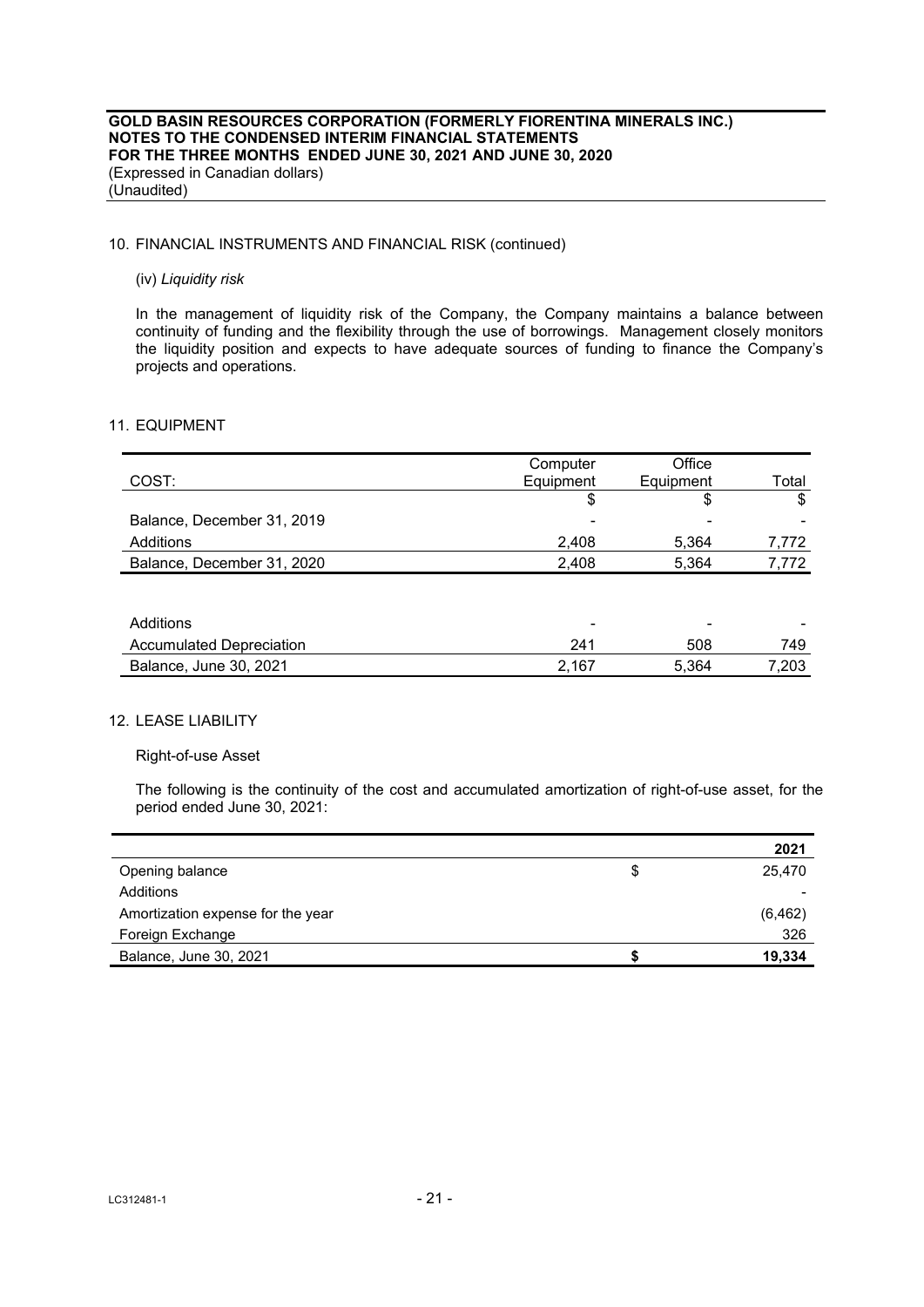## 12. LEASE LIABILITY (Continued)

Lease liability

## The following is the continuity of lease liability, for the period ended June 30, 2021:

|                                     |    | 2021    |
|-------------------------------------|----|---------|
| Opening balance                     | \$ | 27,785  |
| Additions                           |    |         |
| Lease payments                      |    | (8,971) |
| Interest expense on lease liability |    | 2,125   |
| Foreign Exchange                    |    | (2,289) |
| Balance, June 30, 2021              |    | 18,650  |
| <b>Current portion</b>              | \$ | 12,743  |
| Long-term portion                   | S  | 5,907   |

As at June 30, 2021, the minimum lease payments for the lease liabilities are as follows:

| Year ending:                                  |   |         |
|-----------------------------------------------|---|---------|
| 2021                                          | S | 7.268   |
| 2022                                          |   | 13,467  |
|                                               | S | 20,735  |
| Less: Interest expense on lease liabilities   |   | (2,085) |
| Total present value of minimum lease payments |   | 18,650  |

In November 2020, Gold Basin Resources (Australia) Pty Ltd entered into a two-year lease agreement for leased premises in Orange, New South Wales, commencing November 9, 2020 and ending on November 9, 2022. The minimum base rent is AU\$1,430 per month for the entire lease period from November 9, 2020 to November 9, 2022.

## 13 SUBSEQUENT EVENTS

Subsequent to period end,

- (i) On July 23, 2021, 4,055,750 warrants expired and on July 31, 2021, 8,876,913 warrants expired. On August 19, 2021, 7,708,096 warrants were issued with an exercise price of \$0.45 per share expiring August 19, 2022. At the date of this report, there were 8,785,096 warrants on issue, 1,077,000 warrants outstanding with an exercise price of \$0.05 per share expiring November 6, 2021, and 7,708,096 warrants with an exercise price of \$0.45 per share expiring August 19, 2022.
- (ii) On July 28, 2021, the Company issued 7,050 common shares pursuant to the exercise of options at an exercise price of \$0.10 per share for gross proceeds of \$705.
- (iii) On August 19, 2021, the Company completed a non-brokered private placement of 15,416,200 units in the capital of the Company at a price of \$0.35 per unit for aggregate gross proceeds of \$5,395,670. Each Unit consisted of one common share in the capital of the Company and one-half of one common share purchase warrant with each Warrant at an exercise price of \$0.45 per Share